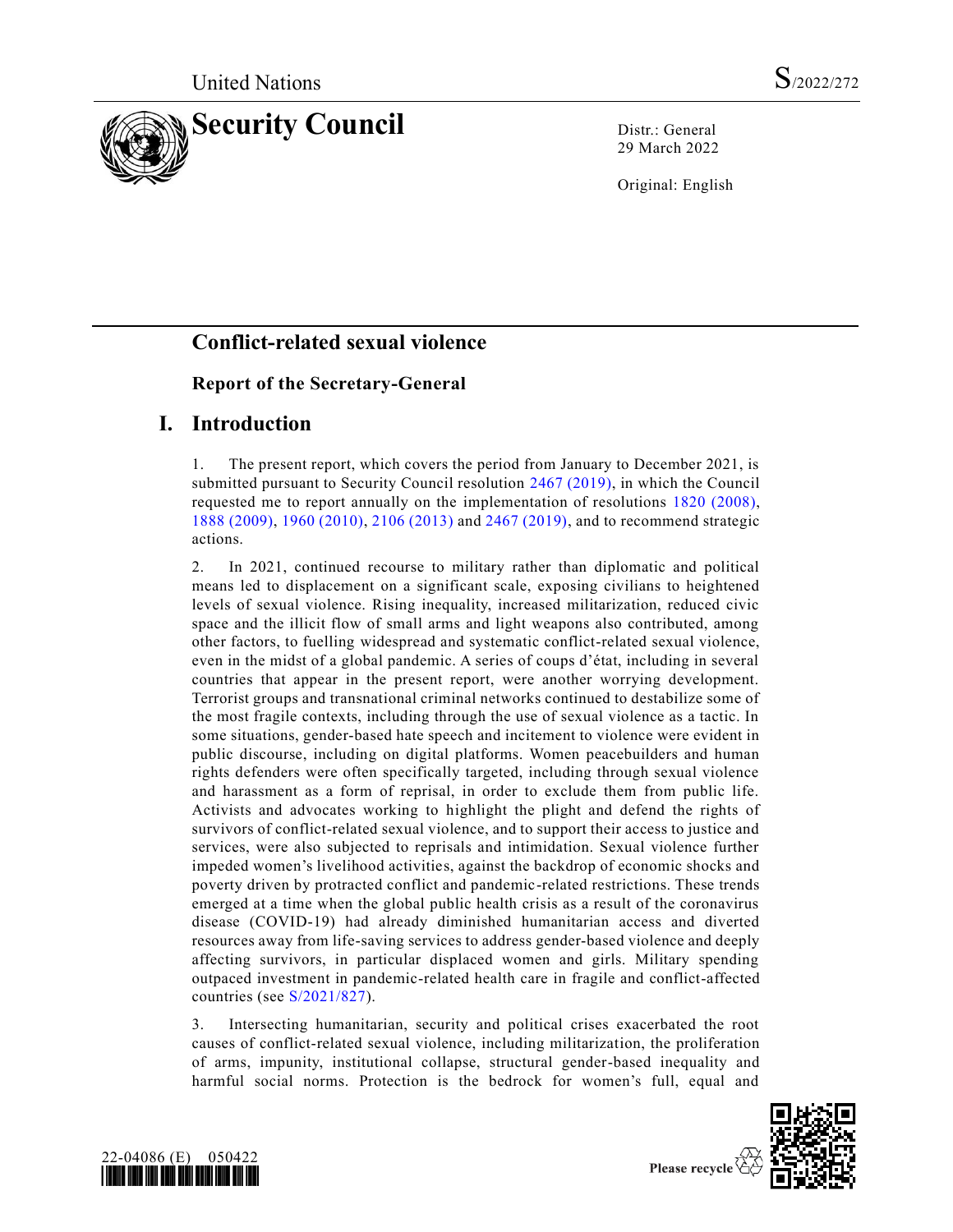meaningful participation in political, social and economic processes, which is in turn critical to ending conflict-related sexual violence and preventing its recurrence. Indeed, women and girls must be able to safely participate in all peace and security decision-making processes, as outlined in my proposal in Our Common Agenda [\(A/75/982\)](https://undocs.org/en/A/75/982) to develop a new agenda for peace), which also calls for greater investment in prevention.

4. The term "conflict-related sexual violence", as used in the present report, refers to rape, sexual slavery, forced prostitution, forced pregnancy, forced abortion, enforced sterilization, forced marriage, and any other form of sexual violence of comparable gravity perpetrated against women, men, girls or boys that is directly or indirectly linked to a conflict. This link may be evident in the profile of the perpetrator, who is often affiliated with a State or non-State armed group, including those designated as terrorist groups by the United Nations; the profile of the victim, who is frequently an actual or perceived member of a persecuted political, ethnic or religious minority, or targeted on the basis of actual or perceived sexual orientation or gender identity; a climate of impunity, which is generally associated with State collapse; cross-border consequences, such as displacement or trafficking; and/or violations of the provisions of a ceasefire agreement. The term also encompasses trafficking in persons for the purpose of sexual violence and/or exploitation, when committed in situations of conflict.

5. While many communities are affected by the threat, occurrence or legacy of conflict-related sexual violence, the present report is focused on countries for which information verified by the United Nations exists. It should be read in conjunction with my 12 previous reports, which provide a cumulative basis for the listing of 49 parties (see annex). The majority of listed parties are non-State actors, with several having been designated as terrorist groups according to the sanctions list of the Security Council Committee pursuant to resolutions [1267 \(1999\),](https://undocs.org/en/S/RES/1267(1999)) [1989 \(2011\),](https://undocs.org/en/S/RES/1989(2011)) and [2253 \(2015\)](https://undocs.org/en/S/RES/2253(2015)) concerning Islamic State in Iraq and the Levant (Da'esh), Al-Qaida and associated individuals, groups, undertakings and entities. National military and police forces that are listed are required to adopt specific, time-bound commitments and action plans to address violations and are prohibited from participating in United Nations peace operations. Effective implementation of commitments, including the cessation of violations, is a key consideration for the delisting of parties. Non -State armed groups are also required to implement action plans to prevent and address sexual violence in compliance with international humanitarian law and relevant Security Council resolutions.

6. The deployment of women's protection advisers, who are responsible for convening the monitoring, analysis and reporting arrangements on conflict-related sexual violence in the field, has ensured more timely, accurate and reliable information and helped to overcome the dearth of data that is often used as a pretext for inaction. Deepening the evidence base requires sustained political resolve and resources. To date, the Security Council has called for the deployment of women's protection advisers in the mandate authorizations and renewals of nine peace operations. A total of four peacekeeping missions with mandates pertaining to conflict-related sexual violence have established monitoring arrangements and incorporated early warning indicators of conflict-related sexual violence into their protection frameworks. Four special political missions have also established such arrangements. While the timely deployment of women's protection advisers is a widely endorsed priority, the level of human and budgetary resources is not yet equal to the scale of the challenge. Moreover, the deployment of women's protection advisers to the offices of resident and humanitarian coordinators in situations of concern was mandated by the Security Council in its resolution [2467 \(2019\).](https://undocs.org/en/S/RES/2467(2019)) Their deployment is also envisaged to relevant United Nations regional hubs, in response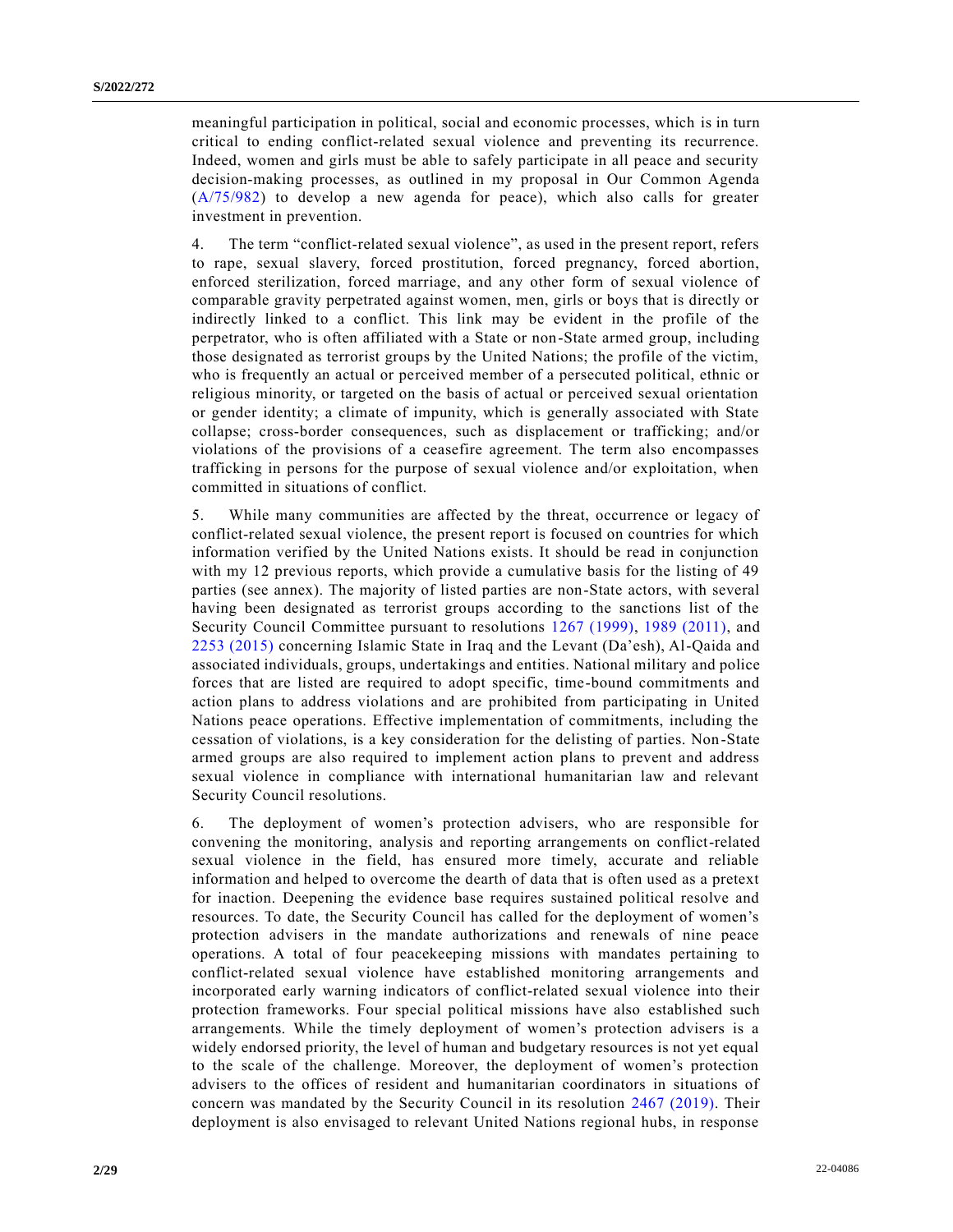to cross-border dynamics. In November, the Informal Expert Group on Women and Peace and Security met with my Special Representative on Sexual Violence in Conflict and four senior women's protection advisers to discuss strategies for advancing the implementation of the mandate. At this meeting, the United Nations recommended, inter alia, the integration of these positions into the annua l budgets of United Nations peace operations, particularly during transition processes, in line with Council resolution [2594 \(2021\),](https://undocs.org/en/S/RES/2594(2021)) and that an annual meeting of the Informal Expert Group be convened, with a focus on conflict-related sexual violence (see [S/2021/1012\)](https://undocs.org/en/S/2021/1012). A strategic retreat of women's protection advisers was also convened in November, culminating in a new community of practice to strengthen capacity and information-sharing.

7. In order to promote effective coordination, the United Nations Action against Sexual Violence in Conflict network unites efforts across 21 United Nations system entities with the goal of preventing conflict-related sexual violence, meeting the needs of survivors and enhancing accountability. The network is the primary forum through which my Special Representative on Sexual Violence in Conflict promotes cooperation and coherence among relevant actors in accordance with the principle of "Delivering as one". The network also provides strategic support at the country level through the conflict-related sexual violence multi-partner trust fund. Programming through this fund advances the survivor-centred approach outlined in Council resolution [2467 \(2019\).](https://undocs.org/en/S/RES/2467(2019)) Between 2009 and 2021, 53 projects were supported in 17 conflict-affected countries, as well as a range of regional and global initiatives. In 2021, United Nations Action provided funding for service providers working to address sexual and gender-based violence in Iraq, Jordan and Lebanon to address challenges related to the COVID-19 pandemic. The network also initiated the development of a prevention framework to guide system-wide efforts. In addition, United Nations Action launched an assessment of the monitoring, analysis and reporting arrangements mandated by the Security Council in its resolution [1960](https://undocs.org/en/S/RES/1960(2010))  [\(2010\),](https://undocs.org/en/S/RES/1960(2010)) with the goal of strengthening data collection and analysis to activate early warning and help inform survivor-centred programming. In September 2021, the network organized a donor round table attended by more than 20 Member States, which called for predictable and sustained funding. The network aims to raise \$100 million for the multi-partner trust fund by 2026.

8. In 2021, the Team of Experts on the Rule of Law and Sexual Violence in Conflict, in accordance with its mandate under Security Council resolution [1888](https://undocs.org/en/S/RES/1888(2009))  [\(2009\),](https://undocs.org/en/S/RES/1888(2009)) continued to assist national authorities in strengthening rule of law institutions to enhance accountability for conflict-related sexual violence. Since its establishment, the Team has engaged in 14 conflict-affected settings in follow-up to the high-level political engagements of my Special Representative and with the consent of affected States. Despite challenges relating to the pandemic, the Team continued to make progress in several settings. In the Central African Republic, in partnership with the United Nations Multidimensional Integrated Stabilization Mission in the Central African Republic (MINUSCA), it finalized a diagnostic report on the judicial response to conflict-related sexual violence, identifying the remaining challenges for law enforcement, national courts and the Special Criminal Court in investigating and prosecuting these crimes. The report was endorsed by the authorities and will form the basis of a national road map on the fight against impunity. In the Democratic Republic of the Congo, the Team deployed a technical mission focused on reparations for victims in support of efforts by the authorities to advance related legislation. The Team also deployed an expert to assess pending criminal cases and lessons learned regarding the trial of Ntabo Ntaberi Sheka with military, judicial and civil society representatives, as well as United Nations partners. Moreover, the Team and the police component of the United Nations Organization Stabilization Mission in the Democratic Republic of the Congo (MONUSCO) supported the Congolese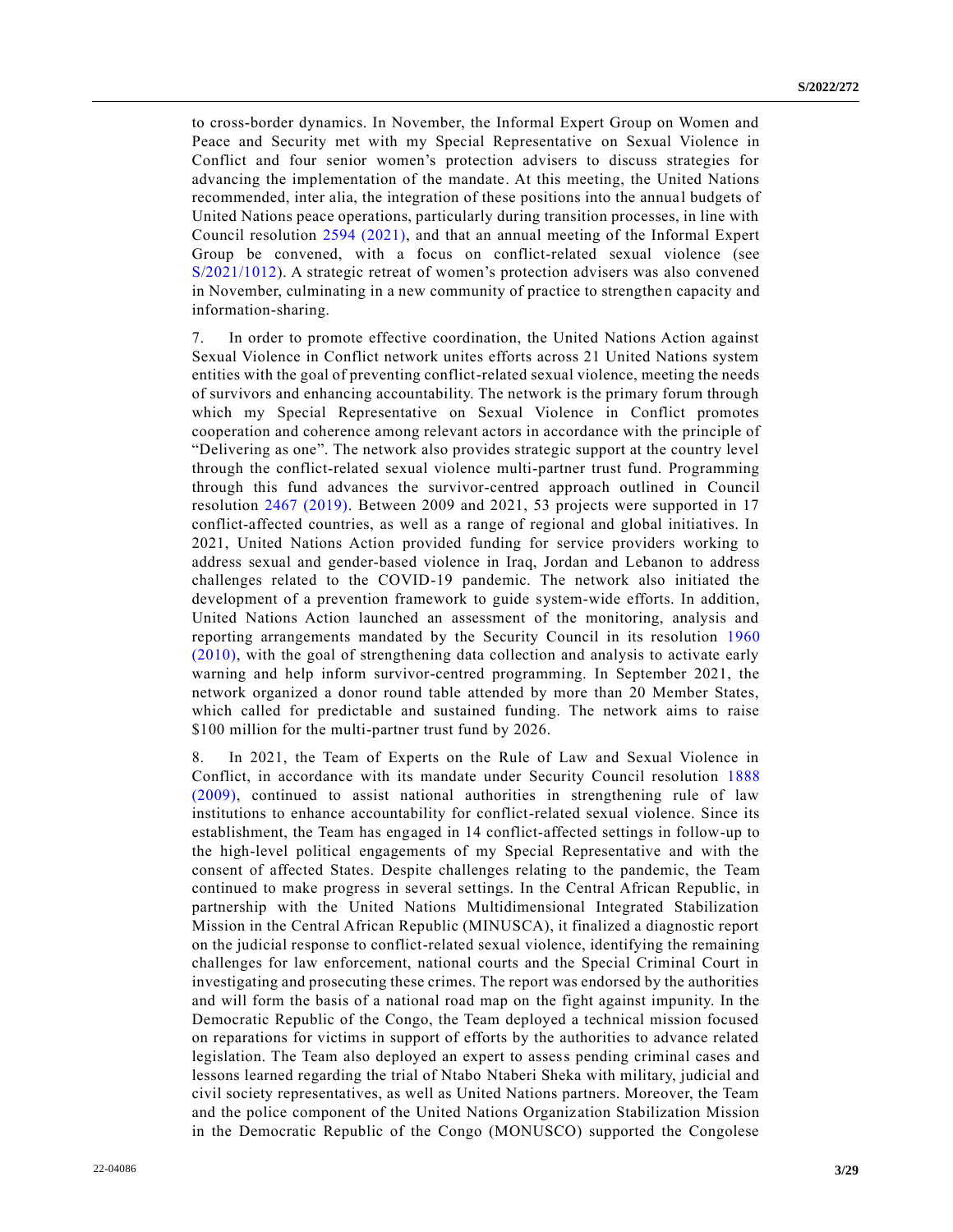National Police in implementing their action plan on fighting sexual violence and establishing 10 gender desks in police stations in the eastern provinces. Following the coup in Guinea, in September 2021, the Team continued to advocate for accountability regarding the events of 28 September 2009, specifically for trials to be expedited, perpetrators to be held accountable and victims to be able to obtain ju stice and reparations. In Iraq, the Team worked with partners to support the finalization of the Law on Support to Female Yazidi Survivors (2021) and associated by-laws by ensuring the integration of a more inclusive approach. In Mali, the Team organized a workshop focusing on accountability for violations allegedly committed by armed groups, including terrorist groups, during the 2012–2013 conflict, which brought together magistrates, senior judicial and political authorities, and civil society organizations representing victims. This led to the prioritization by national judicial authorities of three cases, representing over 140 victims. In South Sudan, the Team and the United Nations facilitated the finalization of an action plan for the armed forces on addressing conflict-related sexual violence, contributing to the Government's efforts to undertake institutional reforms and improve the conduct of the armed forces. The Team, in collaboration with the United Nations Office on Drugs and Crime and academia, co-hosted a course entitled, "Gender dimensions and women's rights in terrorism".

9. While acknowledging that conflict-related sexual violence committed by parties to conflict is distinct from incidents of sexual exploitation and abuse that continue to be committed by United Nations personnel in complex operating environments, I reiterate my commitment to improve the way in which the Organization prevents and addresses such conduct. In my report on special measures for protection from sexual exploitation and abuse  $(A/76/702)$ , I provided information on efforts to strengthen the system-wide response and ensure full implementation of the zero-tolerance policy.

# **II. Sexual violence as a tactic of war and terrorism: patterns, trends and emerging concerns**

10. Against the backdrop of ongoing political and security crises, compounded by trends of militarization and the proliferation of arms, sexual violence continued to be employed as a tactic of war, torture and terrorism. Civilians were disproportionately affected in settings in which actors pursued military interventions at the expense of political processes, with the effect of dramatically curtailing the operating space for humanitarian workers and human rights monitors. Unconstitutional shifts of power in Afghanistan, Burkina Faso, Guinea, Mali, Myanmar and the Sudan were followed by widespread insecurity, economic shocks and human rights violations, including the use of sexual violence in the lead-up to, during, and in the wake of these events, to subjugate and humiliate opposition groups and rival communities. In certain settings, the actors that seized power had been implicated in documented patterns of conflictrelated sexual violence for several years, such as the Taliban in Afghanistan and the Tatmadaw in Myanmar. Shrinking civic space, coupled with misogynistic threats, were worrying trends observed in Afghanistan, Libya, Myanmar, the Sudan and Yemen, where sexual violence was perpetrated against political activists, including during demonstrations. In Myanmar, a rise in online sexism, including threats of sexual violence, was reported as being directed against politically active women. In Ethiopia, gender-based hate speech and incitement to violence, including various forms of sexual violence, were directed against women on the basis of their actual or perceived affiliation with parties to the conflict. Moreover, service providers were subjected to threats and attacks, causing the closure of essential services, including emergency post-rape care and sexual and reproductive health care, for victims of sexual violence. Long-standing barriers to reporting and accessing services, such as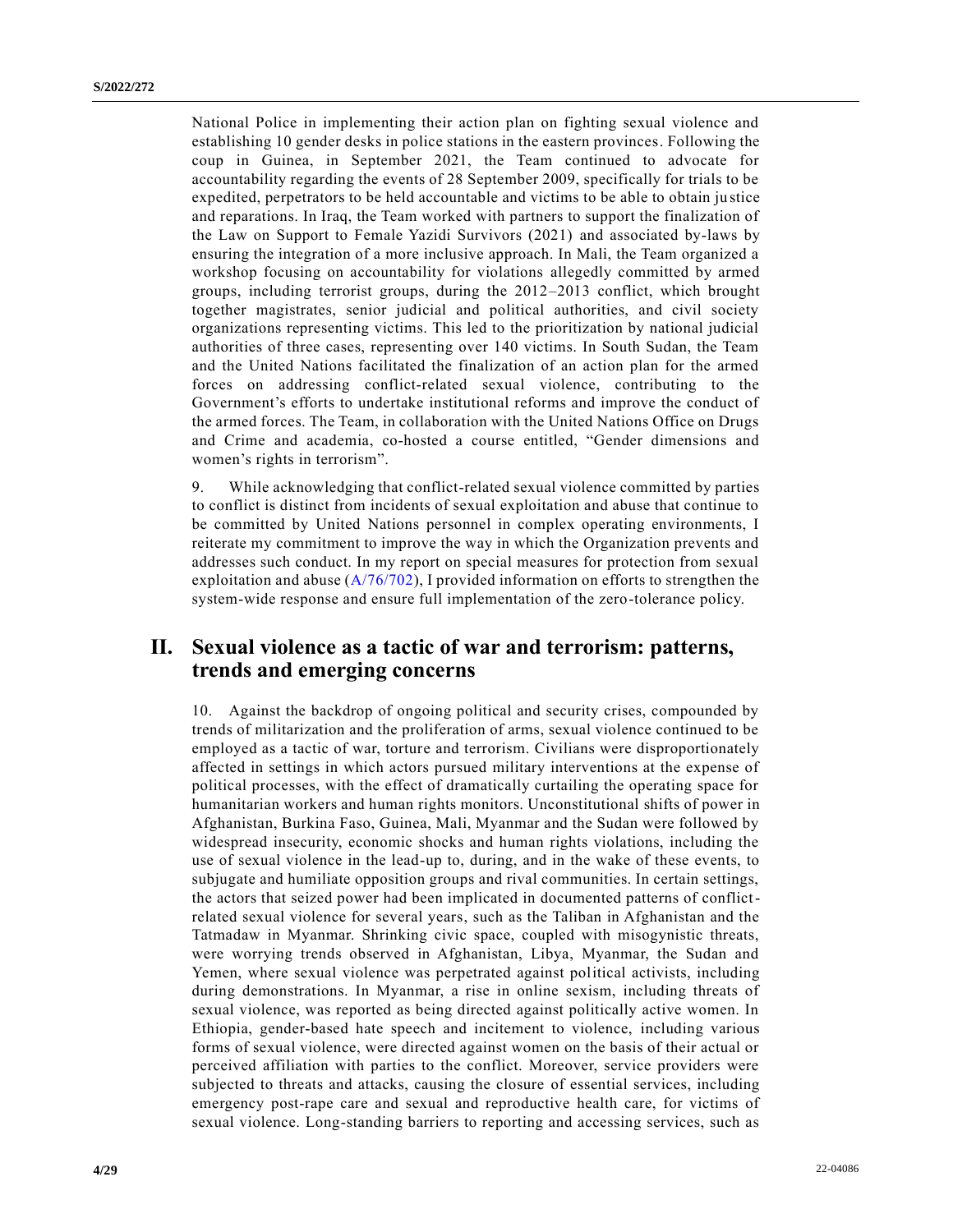stigma, fear of retaliation, and weak rule of law institutions, already exacerbated by the ongoing pandemic (see [S/2021/312\)](https://undocs.org/en/S/2021/312), were heightened by conflict and political crisis. Globally, despite deepening constraints, survivors and service providers continued to report sexual violence crimes. The present report is limited to incidents of conflict-related sexual violence that were verified by the United Nations. While it conveys the severity and brutality of recorded cases, it does not purport to convey the full scale and prevalence of these crimes.

11. Conflict-related sexual violence contributed to internal and cross-border displacement and eroded family networks, as documented in several settings, where family members were forced to witness rape. The collapse of protective social networks and prevailing insecurity exposed internally displaced, refugee and migrant survivors to further violence in the Central African Republic, the Democratic Republic of the Congo and elsewhere. In certain contexts, the diversion of res ources to military efforts undermined health and social services. Migrant and refugee women and girls in conflict-affected areas, particularly those held in detention facilities, continued to face heightened risks of sexual violence in Libya and Yemen. Across diverse contexts, women and girls suffered ongoing attacks and threats of sexual violence in the course of livelihood activities. In the Central African Republic, women and girls engaged in agriculture, gathering firewood or returning home to retrieve essential items after displacement, were raped and in some cases abducted and held by armed groups. Localized armed violence also intensified at the subnational level in contexts such as the Democratic Republic of the Congo and South Sudan. In the Sudan, from July to October, there was an increase in reported incidents of sexual violence corresponding to the farming season, especially along transhumance routes. Economic hardship compounded by political instability and structural gender-based inequality deepened the risk of conflict-related sexual violence. In Afghanistan, the loss of livelihoods, in many cases owing to the Taliban takeover and ensuing inflation, caused many to resort to negative coping strategies, with reports indicating the sale or forced marriage of women and girls, including to Taliban fighters. In almost all settings covered in the present report, sexual violence impeded women's participation in social, political and economic life, highlighting the importance of addressing the root causes of sexual violence as part of promoting substantive equality in all spheres.

12. There was a discernible trend of sexual violence and exploitation in the context of abduction and trafficking, including by United Nations-designated terrorist groups operating in conflict-affected settings in which State presence and the rule of law remain weak. For instance, the United Nations received reports of women and girls being abducted by fighters from non-State armed groups in Cabo Delgado, Mozambique, including cases of forced marriage and rape. In other settings, authorities continued to grapple with the legacy of crimes of conflict-related sexual violence. In the Lake Chad basin, in 2021, the greatest ever number of individuals defected from Boko Haram-affiliated and splinter groups, compared with the number of defections in any previous year, including the exit from these groups of abducted women and children, highlighting the importance of socioeconomic reintegration support. In Mali and Burkina Faso, groups such as Islamic State in the Greater Sahara and Jama'a Nusrat ul-Islam wa al-Muslimin have grafted onto local grievances, thereby deepening cycles of violence, which include conflict-related sexual violence. Similarly, in Iraq, the authorities, and society as a whole, continued to grapple with the traumatic legacy of crimes perpetrated by Da'esh between 2014 and 2017, with an alarming trend observed of increased suicide among members of the Yazidi community, including survivors of conflict-related sexual violence. Furthermore, women and children allegedly associated with Da'esh continued to be detained in conflict-affected settings, including Iraq, Libya and the Syrian Arab Republic. Accountability for crimes of sexual violence perpetrated by members of terrorist groups remains low. The rights of survivors to justice and redress were underscored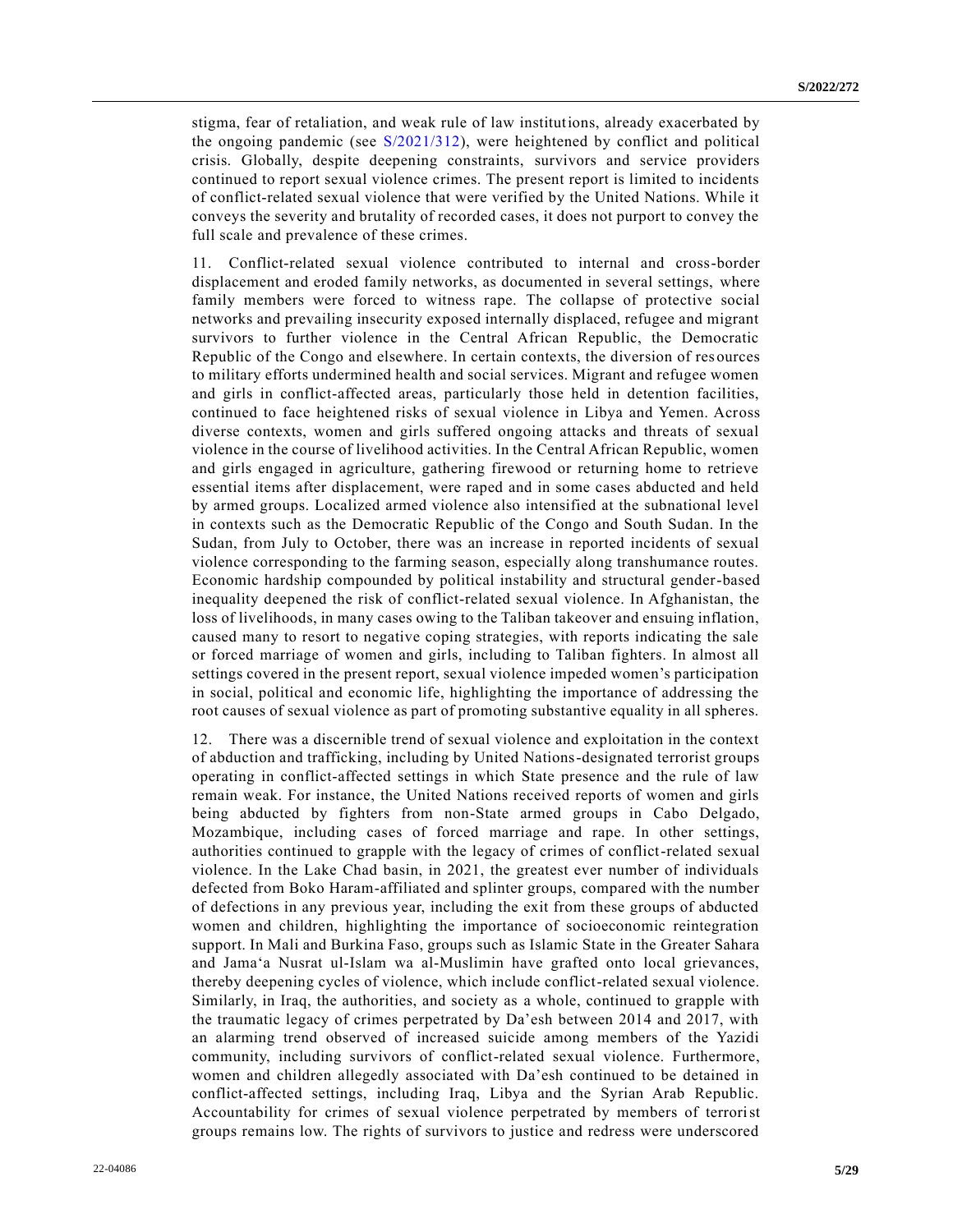in the seventh review of the United Nations Global Counter-Terrorism Strategy (General Assembly resolution [75/291\)](https://undocs.org/en/A/RES/75/291).

13. Survivors continued to demonstrate agency and resilience, bringing into focus the importance of protection as a foundation for active political participation. In the Central African Republic, survivors engaged with the consultations regarding the republican dialogue in certain prefectures, including by conducting outreach activities. The majority of survivors continued to come from socioeconomically marginalized communities, including in remote and rural areas where State authority is weak, and were often targeted for their actual or perceived ethnic, religious or gender identity. Incidents of conflict-related sexual violence perpetrated against men and boys continued to be reported in almost all settings covered in the present report, primarily in detention settings. Despite access and funding constraints, humanitarian workers continued to provide support, including through one-stop centres in Mali, Nigeria, Somalia and South Sudan. During the reporting period, the United Nations shed light on an often-invisible category of victims through a special report of the Secretary-General on women and girls who become pregnant as a result of sexual violence in conflict and children born of sexual violence in conflict [\(S/2022/77\)](https://undocs.org/en/S/2022/77). The report illustrates the full spectrum of the corrosive political and socioeconomic effects of conflict-related sexual violence and sets out a platform for action to deepen programmatic support and to close protection and accountability gaps.

14. In almost all settings covered in the present report, impunity for crimes of conflict-related sexual violence remains the norm and the pace of justice remains painfully slow. Two decades after the kidnapping and sexual abuse of Colombian journalist Jineth Bedoya, the Inter-American Court of Human Rights issued a landmark ruling finding the State responsible for a number of violations of her rights. Similarly, in Guatemala, five former members of the paramilitary group Civil Self-Defence Patrol were convicted and sentenced for crimes of sexual violence committed against indigenous Maya Achi women in the early 1980s (see [A/HRC/45/22\)](https://undocs.org/en/A/HRC/45/22). A former official of the Syrian General Intelligence Service, Anwar R., was convicted by the Higher Regional Court in Koblenz, Germany, for crimes against humanity, including acts of sexual violence, committed in 2011 and 2012. A major milestone for transitional justice was achieved in Iraq, with the adoption in 2021 of the Law on Support to Female Yazidi Survivors, which stipulates that the policy of rape and sexual slavery enacted by Da'esh against Yazidis and other groups constitutes genocide and crimes against humanity. The law also provides for access to pensions, land, education, as well as a quota in public sector employment for victims of Da'esh atrocities, including survivors of sexual violence crimes, but regrettably does not address the challenges faced by children born of conflict-related rape. In terms of support provided to national authorities to align legislative frameworks with international standards, my Special Representative launched Model Legislative Provisions and Guidance on the Investigation and Prosecution of Conflict-Related Sexual Violence and signed a framework of cooperation with the Inter-Parliamentary Union.

15. Overall, the level of compliance by parties to conflict with relevant international norms and resolutions remains appallingly low despite the robust framework put in place by the Security Council since 2008. Over 70 per cent of the parties listed in the present report are persistent perpetrators, having appeared in the annex for five or more years. For parties that have made commitments in the form of joint and/or unilateral communiqués or frameworks of cooperation, the level of implementation remains limited. It is therefore critical to enhance coherence between the practice of listing and the designation of parties for the imposition of targeted and graduated measures, in order to leverage behavioural change and open space for dialogue on protection. My Special Representative continued to brief relevant sanctions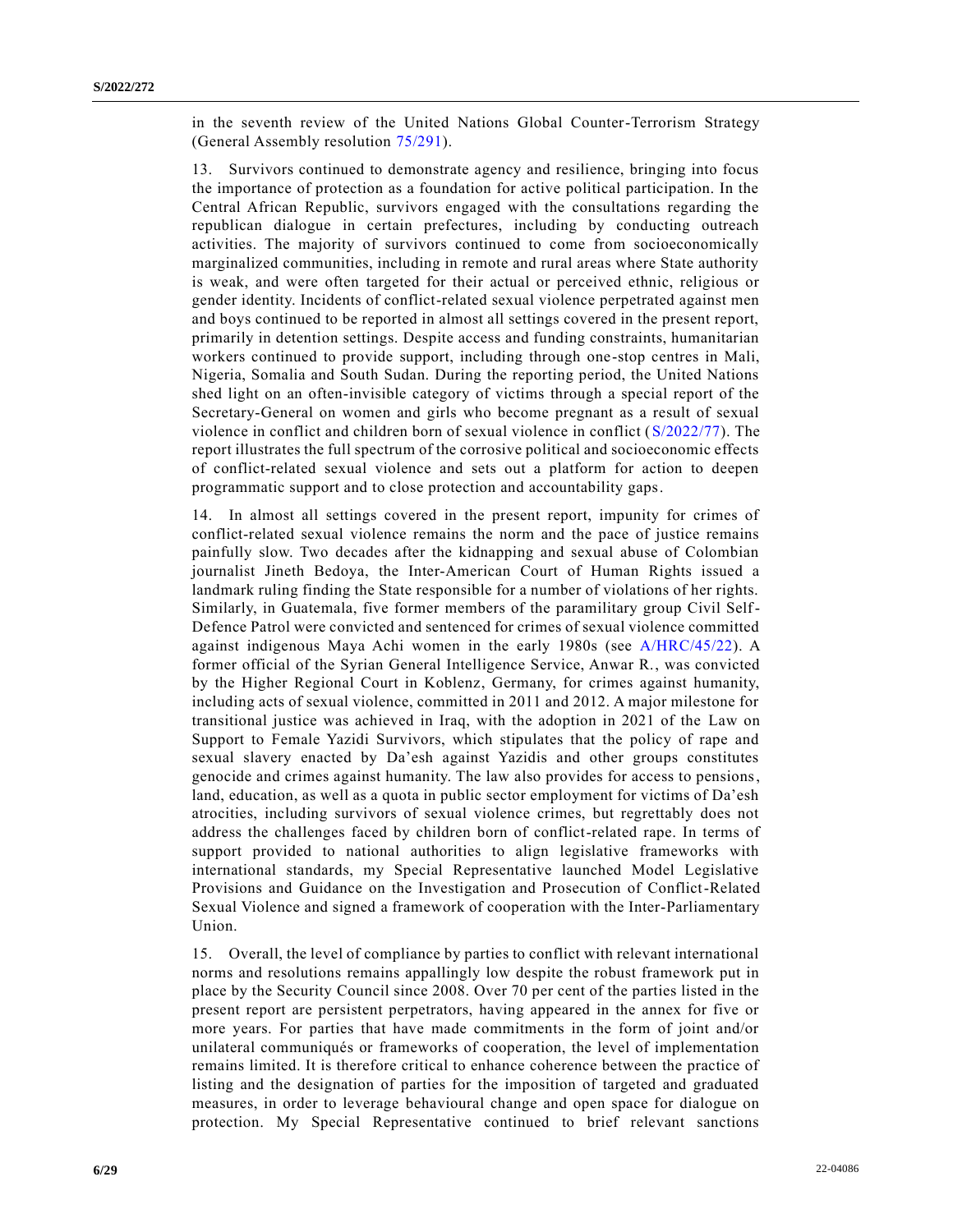committees in 2021, namely the committees concerning the Central African Republic, the Democratic Republic of the Congo, Somalia and Yemen. Her recommendations included the listing of individuals and entities specifically for sexual violence crimes or including a specific mention of sexual violence in cases of those already designated for United Nations sanctions on other grounds, in order to send a clear political signal. In an encouraging development, the Security Council Committee established pursuant to resolution [1970 \(2011\)](https://undocs.org/en/S/RES/1970(2011)) concerning Libya listed Osama Al Kuni Ibrahim (LYi.029), the de facto manager of the Al Nasr detention centre in Zawiyah, for violations including sexual violence.

16. Concerted action and investment are urgently needed to prevent sexual violence in the first instance and to tackle the structural root causes that perpetuate these crimes. Inadequate attention has been paid to prevention in conflict and post-conflict settings, including to preventing the escalation of sexual violence, the revictimization of survivors and the transgenerational transmission of trauma. Despite these gaps, the road map for prevention is clear. Sustained focus is required on such high impact areas as: political and diplomatic engagement, in order to address this scourge in the context of peace negotiations and agreements; the inclusion of sexual violence as a prohibited act in the definition and monitoring frameworks of ceasefire agreements; the use of early warning indicators of conflict-related sexual violence; curtailing the flow of small arms and light weapons; gender-responsive justice and security sector reform; and amplifying the voices of survivors and affected communities in security policy deliberations; as well as consistent and effective prosecution as a form of deterrence. Regrettably, only one of the ceasefire agreements reached between 2018 and 2020, the Juba Agreement for Peace in the Sudan, included a prohibition of sexual violence. It is increasingly clear that targeted political and operational measures are required to foster a protective environment that inhibits the perpetration of sexual violence and enables safe reporting and response. Such efforts must also ensure adequate redress and rehabilitation for survivors and their dependants as part of larger peacebuilding and development strategies, in line with the 2030 Agenda for Sustainable Development, which aims to leave no one behind.

# **III. Sexual violence in conflict-affected settings**

## **Afghanistan**

17. Escalating insecurity associated with the military offensive and subsequent takeover by the Taliban on 15 August 2021 led to mass displacement, heightened humanitarian needs and drastically restricted civic space. Despite declarations and assurances by the Taliban de facto authorities, reports indicate that women and girls were targeted as part of systematic and widespread gender-based violence, including conflict-related sexual violence, amid a strong push to limit their participation in public and political life. However, data remain difficult to obtain owing to structural gender inequality and the fear of reprisals linked with the prevailing climate of impunity.

18. The United Nations Assistance Mission in Afghanistan verified five incidents of conflict-related sexual violence affecting both girls and boys. These incidents were attributed to members of the Taliban and Afghan security forces. In June, the Afghanistan Independent Human Rights Commission documented concerns about conflict-related sexual violence, particularly in areas under the control of the Taliban. After the takeover, the Taliban de facto authorities occupied the premises of the Commission, with its staff being unable to exercise their duties. In December 2021, the Taliban de facto authorities issued a decree prohibiting forced marriage. Nonetheless, reports of women and girls being sold and/or forced into marriage and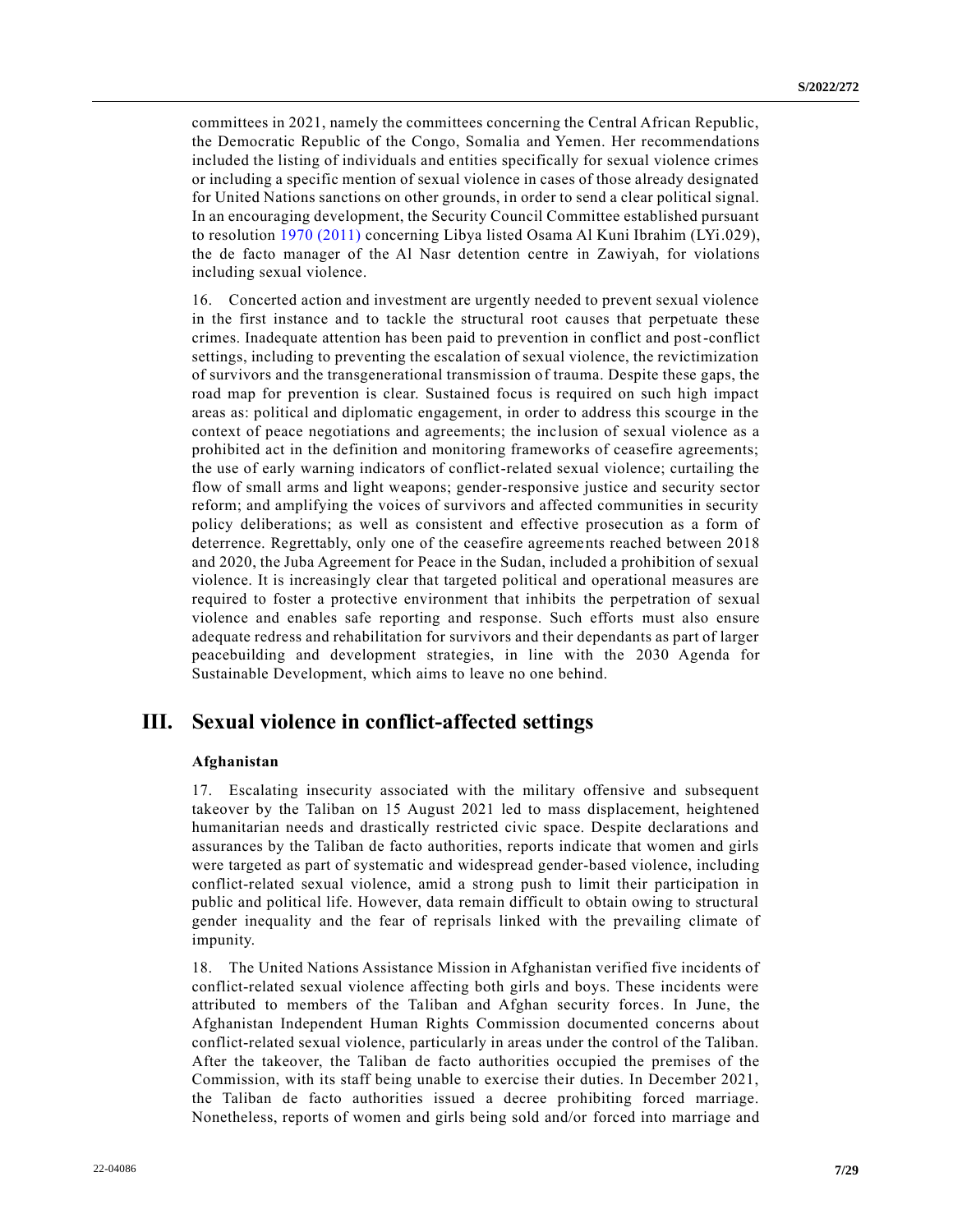sexual slavery by Taliban forces have emerged, including one instance in which the daughter of a former government official was handed over to the Taliban in exchange for the official's safety. A number of women human rights defenders, journalists and other professional women have been targeted with violence, ranging from kidnapping to assassination; for instance, in September 2021, a female police officer, who was eight months pregnant, was tortured and killed in Ghor Province. Afghan civil society representatives have consistently, and at great personal risk, underscored the escalating violence against women activists and the marginalization of Afghan women in discussions on the future of the country. Services remain severely limited owing to the fear of reprisals and movement restrictions. The United Nations continued to receive requests to refer survivors for assistance who had allegedly been held hostage, tortured or raped by Taliban forces. Those who continue to deliver protection services, including staff of women's shelters, are at risk of violence and reprisals. Impunity prevails for sexual violence crimes, with the closure of specialized courts for the prosecution of violence against women. The adjudication of many cases through informal justice mechanisms continues to exacerbate underreporting.

#### *Recommendation*

19. I call upon the Taliban de facto authorities to take steps to prevent and respond to sexual and gender-based violence, including conflict-related sexual violence, and to ensure access for human rights monitoring, accountability for perpetrators and protection for victims and witnesses. I urge the de facto authorities and institutions to ensure that women's human rights defenders and service providers are a llowed to conduct their work safely and effectively.

### **Central African Republic**

20. In the Central African Republic, conflict-related sexual violence remained a serious protection concern, as political and humanitarian crises deepened in the wake of the presidential and legislative elections. Following the attack on Bangui on 13 January 2021, an alliance of armed groups, the Coalition des patriotes pour le changement (CPC), took control of certain parts of the country. Ensuing clashes, including counter-attacks by national armed forces, and other security personnel (see [S/2021/867\)](https://undocs.org/en/S/2021/867), resulted in a marked increase in conflict-related sexual violence perpetrated by all parties to the conflict. MINUSCA verified cases of conflict-related sexual violence affecting 379 women and 327 girls, representing a doubling in the number of reported cases compared with the previous year. The cases included 555 rapes or attempted rapes, 17 forced marriages or attempted forced marriages and 17 cases of sexual slavery. MINUSCA also documented 99 cases that had occurred in previous years. In terms of the profile of the perpetrators, 149 cases were attributed to CPC. Moreover, 138 cases were attributed to Retour, réclamation et réhabilitation, 79 to Front populaire pour la renaissance de la Centrafrique (FPRC) and Mouvement patriotique pour la Centrafrique, 55 to Union pour la paix en Centrafrique (UPC), 30 to anti-balaka elements, as well as 20 to ex-Séléka, 30 to Fulani armed elements, 9 to the Lord's Resistance Army, and the remaining cases to unidentified armed perpetrators. A total of 24 cases were attributed to the national armed forces and internal security forces. Responsibility for 25 cases was attributed to other security personnel.

21. Internally displaced women and girls were at severe risk of sexual violence as they sought food or returned home to situations of insecurity exacerbated by the illicit flow of small arms and light weapons. New waves of displacement totalled 1.5 million people, or almost a third of the country's population. Displaced women and girls were attacked by CPC-affiliated armed group fighters in and around bases and checkpoints, sometimes by multiple perpetrators. In the west and centre of the country, MINUSCA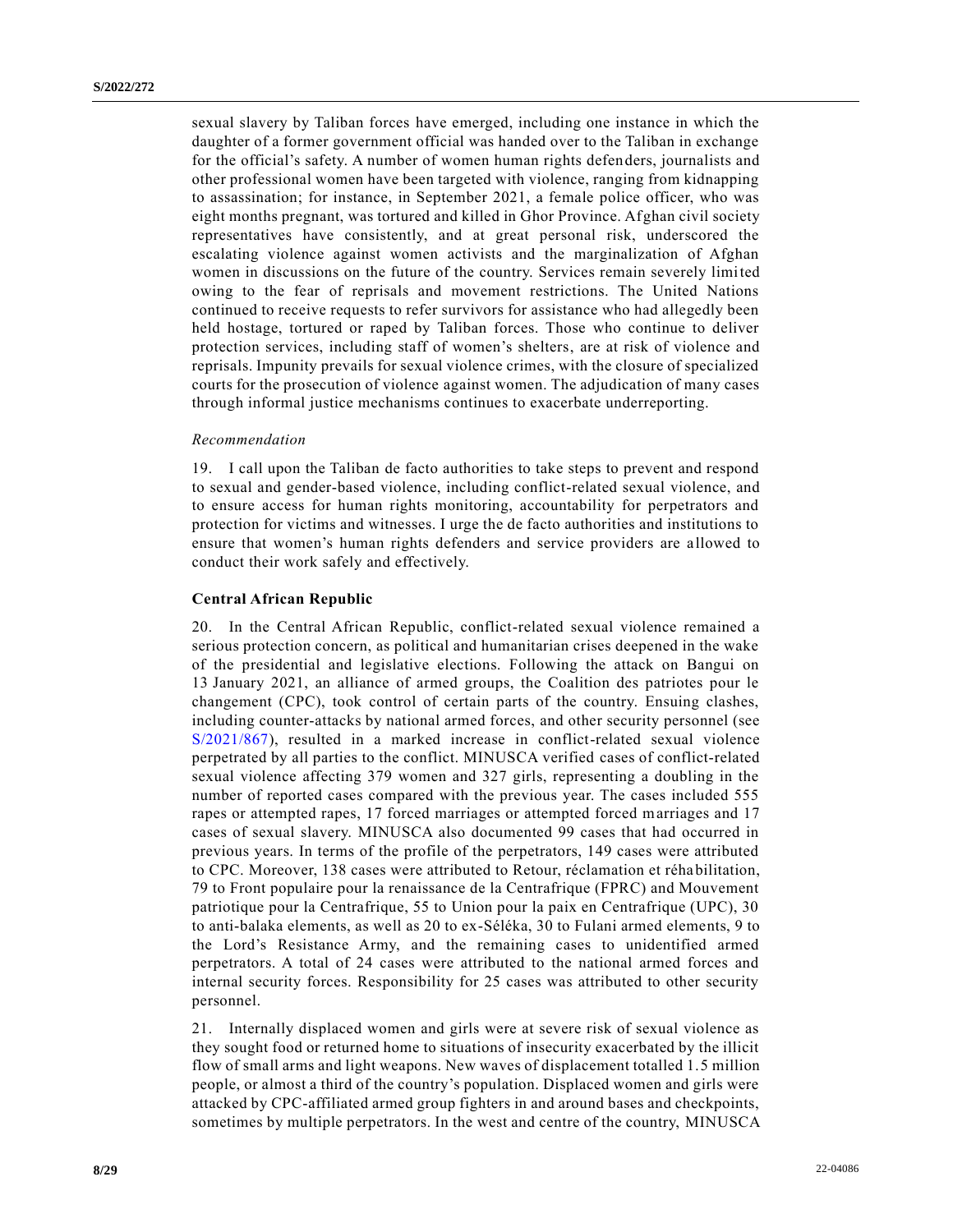documented numerous cases of rape, including by Retour, réclamation et réhabilitation fighters, in incidents which took place at the group's bases or in the vicinity of checkpoints. In Mbomou Prefecture, occupied by elements of CPC-affiliated UPC and FPRC, widespread conflict-related sexual violence was documented. The FPRC group commander, Mahamat Salleh, was directly involved in some cases. Incidents attributable to other security personnel were also recorded. In November, a number of these elements raped a woman and kidnapped two girls, whose bodies were allegedly found days later. Moreover, joint operations between national armed forces and other security personnel were carried out against Retour, réclamation et rehabilitation in areas bordering Chad and Cameroon, which dispersed fighters and increased the risk of conflict-related sexual violence.

22. In September 2021, the President of the Central African Republic, Faustin Archange Touadéra, nominated a Minister Counsellor to serve as Special Ad viser to the President on conflict-related sexual violence. The Minister has since worked with the United Nations to accelerate the implementation of the joint communiqué to address conflict-related sexual violence. Following the announcement by the President that a republican dialogue would be launched, MINUSCA supported local committees in integrating the prevention of and response to conflict-related sexual violence into their work. Under the Political Agreement for Peace and Reconciliation, the committees conducted outreach activities, including in partnership with survivors' networks in Ouham-Pendé and Vakaga Prefectures, which led to several cases being reported to the gendarmerie. The United Nations continued to support the work of the Special Criminal Court, which opened one investigation into sexual and gender-based violence. Nevertheless, ordinary criminal court sessions have halted since February 2020, partially owing to the pandemic, which has stalled pending sexual violence cases. The Truth, Justice, Reparation and Reconciliation Commission is yet to be fully operationalized. Moreover, service providers were targeted amid the escalating violence. In October 2021, fighters associated with CPC kidnapped medical services personnel in Ouham Prefecture. During the counter-offensive, other security personnel occupied health centres, including the premises of an organization providing psychosocial support in Bambari. In Ouham-Pendé Prefecture, border areas remained largely inaccessible to humanitarian actors, while local health providers reported acute shortages of personnel and supplies, including post-rape kits. International organizations continued to provide a large majority of services, including through mobile teams; health care, however, remained inaccessible to many victims, in particular those in isolated or insecure areas.

#### *Recommendation*

23. I call upon all parties to uphold their commitment to cease all forms of sexual violence, as outlined in the Political Agreement for Peace and Reconciliation in the Central African Republic signed in 2019, and urge the authorities to integrate efforts to address conflict-related sexual violence into the implementation of the joint road map for peace and transitional justice institutions. I urge the Government to ensure the full and meaningful participation of women-led organizations and survivors throughout the republican dialogue. I commend the appointment by the President of a Special Adviser on conflict-related sexual violence, to advance the implementation of the joint communiqué.

## **Colombia**

24. Five years after the signing of the Final Agreement for Ending the Conflict and Building a Stable and Lasting Peace between the Government of Colombia and the Fuerzas Armadas Revolucionarias de Colombia-Ejército del Pueblo (FARC-EP), the agreement remains a global milestone in terms of integrating gender considerations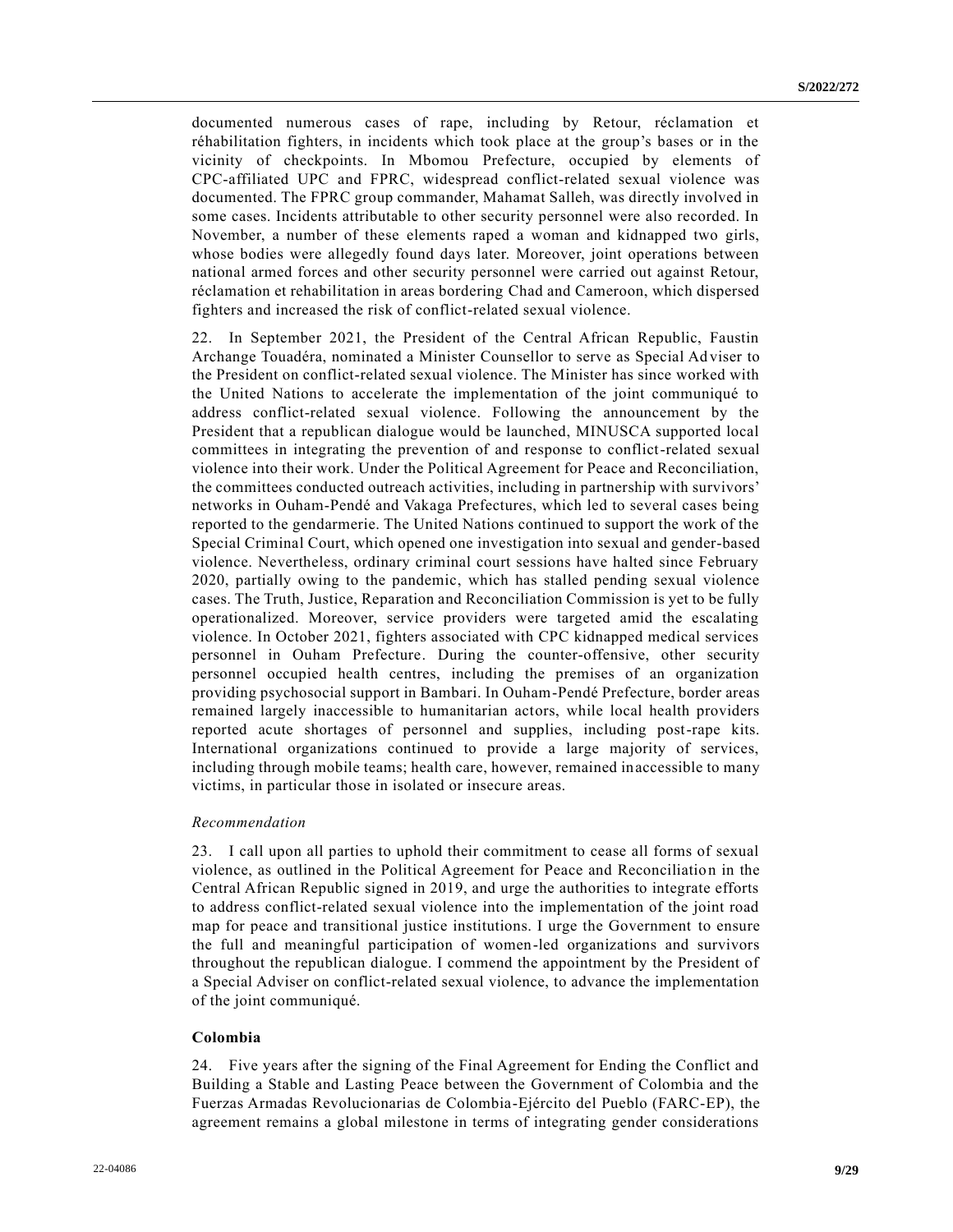in conflict resolution. Yet, the implementation of gender-specific provisions has lagged behind overall progress, while security and protection challenges persist, including conflict-related sexual violence. Furthermore, lockdowns to prevent the spread of COVID-19 led to weaker State presence, resulting in increased actions by armed groups in several regions. In April 2021, the eruption of mass demonstrations led to allegations of killings and sexual violence by the national police. In 2021, the National Victims' Unit recorded 293 cases of conflict-related sexual violence. Of those, 238 were committed against women, 21 against girls, 18 against men and 4 against boys. Twelve victims identified as lesbian, gay, bisexual, transgender, queer and intersex persons. Eighty-one victims were Afro-Colombians and 17 were individuals from indigenous communities. Twenty-one cases affected persons living with disabilities. In 2021, the United Nations verified reports that at least three girls were victims of sexual violence during their association with armed groups. A case of sexual slavery was documented concerning a woman who was kidnapped and brought to the camp of an armed group. Conflict-related sexual violence was also perpetrated against ex-combatants and their families, including two women and three girls, as reported by the United Nations. Owing to clashes between armed groups, forced displacement increased by 198 per cent compared with 2020, according to the humanitarian needs overview. In attempting to access assistance and protection, migrants and refugees experienced discrimination and fear of retaliation, despite the adoption of the landmark temporary protection status for Venezuelan migrants issued by the Government, which represents an historic instrument to regularize Venezuelan refugees and migrants in Colombia. Out of the 27 cases documented by the United Nations, eight were perpetrated against Venezuelan citizens, including six women and two girls; the remaining 10 girls, 8 women and 1 man were Colombian. In one case, the perpetrator was identified as a member of a dissident group of the former FARC-EP.

25. In 2021, mobility restrictions due to insecurity continued to limit survivors' access to support networks, protection and justice. Virtual spaces were offered in the latter half of the year by the Office of the Ombudsman and the Office of the Attorney General. As reported by the early warning system from the Office of the Ombudsman, survivors seeking justice continued to face structural obstacles, including low levels of convictions of perpetrators, weak institutional presence in rural areas and threats from armed groups against survivors and local authorities. While 62 cases of conflictrelated sexual violence were referred to the Office of the Attorney-General, affecting women and girls primarily, records from the judiciary indicate that in 2021, the le vel of convictions for these crimes was just over 17 per cent of total cases. In the case of journalist Jineth Bedoya, in October 2021, the Inter-American Court of Human Rights issued a landmark ruling two decades after the crime of kidnapping and sexual violence. In addition to finding the State responsible for the violation of her rights to personal integrity, liberty, honour and dignity as well as freedom of thought and expression, the Court found the State responsible for the violation of the right to due process, judicial protection and equality before the law, owing to the lack of due diligence in the investigation. Measures ordered by the Court include the investigation, prosecution and punishment of those responsible, as well as the implementation of a policy for the protection of journalists and the establishment of a centre dedicated to the memory of women victims of conflict, in particular female journalists. Having received 11 reports from women-led organizations on conflictrelated sexual violence, the Special Jurisdiction for Peace continued to integrate a focus on these crimes across its emblematic cases and recognized specific patterns of sexual violence in its investigation of the recruitment and use of children in the armed conflict. Similarly, the Truth and Reconciliation Commission received reports illustrating patterns of sexual violence, such as reproductive violence in the context of armed conflict, namely forced abortion, within armed groups, particularly the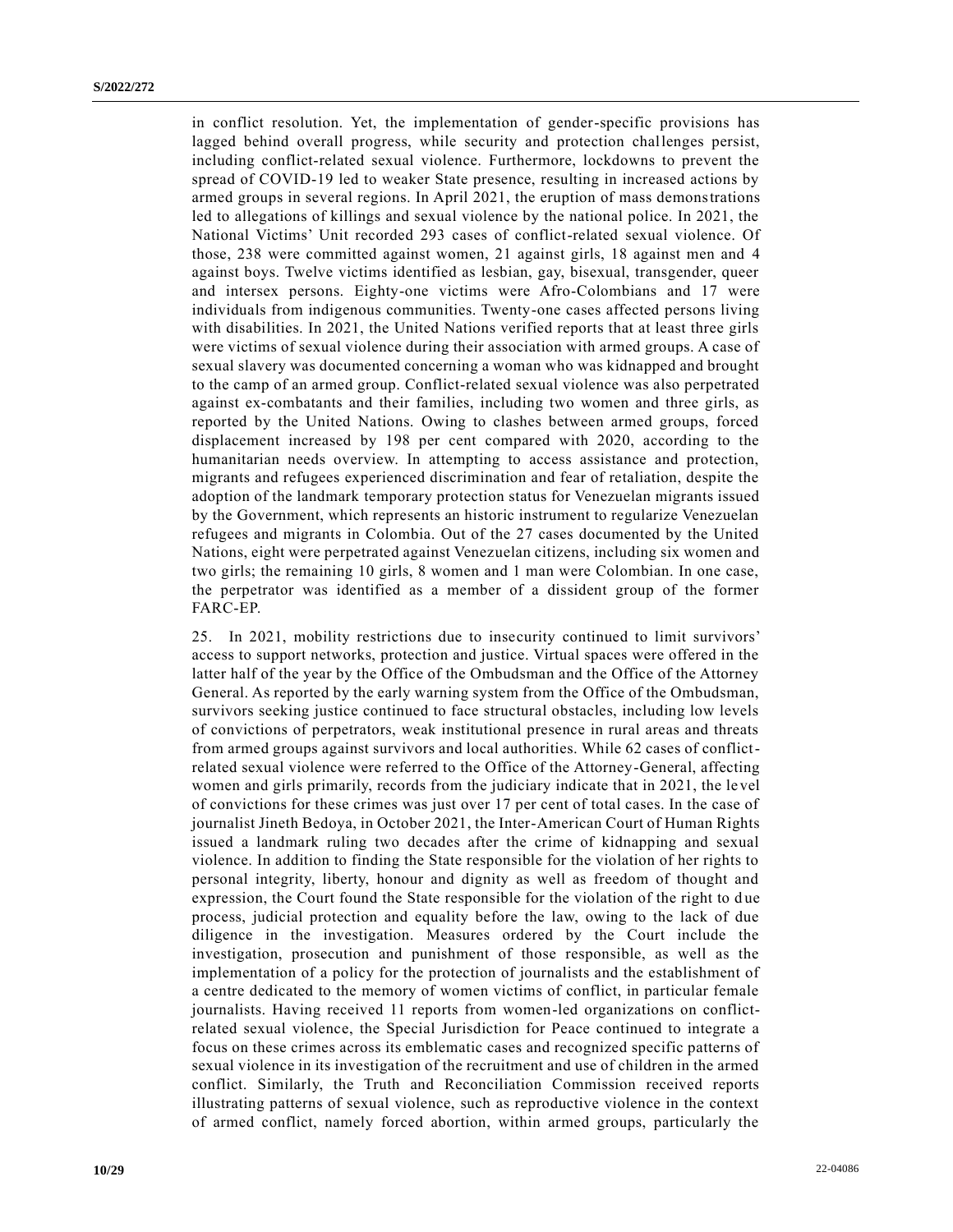former FARC-EP. In order to promote gender equality and a focus on addressing gender-based violence in the armed forces, a joint workplan was established between the Ministry of Defence and the Presidential Adviser for Gender Equity, with the support of the United Nations.

## *Recommendation*

26. I reiterate my call to accelerate the full implementation of gender-related provisions of the peace agreement, as well as the Comprehensive Programme of Safeguards for Women Leaders and Human Rights Defenders. I call upon the national authorities to support the transitional justice system as it prepares to deliver its first restorative sentences and fully implement the decision of the Inter-American Court of Human Rights, as well as the security forces' plan to prevent and address conflictrelated sexual violence.

## **Democratic Republic of the Congo**

27. Insecurity and protection concerns, including conflict-related sexual violence, persisted in eastern Democratic Republic of the Congo. The President of the Democratic Republic of the Congo, Félix-Antoine Tshisekedi Tshilombo, declared a state of siege in Ituri and North Kivu Provinces in May 2021 amid widespread violence, mass population displacement and the systematic use of sexual violence by non-State armed groups, as well as by State actors during military operations. In 2021, MONUSCO documented 1,016 cases of conflict-related sexual violence, affecting 544 women, 459 girls, 7 boys and 6 men. Of those cases, 108 dated back to previous years. The majority (723) were attributed to non-State armed groups. State actors accounted for the remaining 293 cases, including 238 perpetrated by the Armed Forces of the Democratic Republic of the Congo, 48 by the Congolese National Police and 7 by other State actors.

28. A 28.Armed groups continued to use sexual violence as a tactic to assert control over natural resources and territory. It was also used as a tool of collective punishment for perceived collaboration with other groups or with State forces, during abductions and raids on villages. The Nyatura factions perpetrated the majority of the 380 reported cases in North Kivu. Reported cases of sexual violence by the Alliances des patriotes pour un Congo libre et souverain (APCLS)-Janvier showed a marked increase, from 2 to 27 cases, mostly against girls. Moreover, a new armed group, Union des patriotes pour la défense des citoyens, is now operating in North Kivu, led by self-proclaimed "General" Maachano, who after surrendering in 2020, quickly returned to his stronghold. All 17 reported cases by this group are of rape in captivity as part of forced marriage or sexual slavery. In South Kivu, control of the gold mines has been a destabilizing factor that resulted in the killing and rape of civilians, including by Mai-Mai Raia Mutomboki elements. In Maniema and Tanganyika Provinces, Mai-Mai Malaika elements were responsible for 94 reported cases, including gang rape. Moreover, due to prevailing insecurity in areas controlled by the group, it has been impossible for the United Nations to verify more than 250 allegations of sexual violence. With respect to national security forces, most of the documented cases perpetrated by the Armed Forces of the Democratic Republic of the Congo occurred in Ituri (106), where gang rape was used against women and girls presumed to support Coopérative pour le développement du Congo. Cases involving the Congolese National Police were often perpetrated in detention settings.

29. Progress was made in combating impunity, although structural challenges persisted. In 2021, military courts convicted 118 members of the Armed Forces of the Democratic Republic of the Congo, 28 members of the Congolese National Police and 10 members of armed groups for conflict-related sexual violence. The convictions included the sentencing, on 21 September, of Mai-Mai Raia Mutomboki commander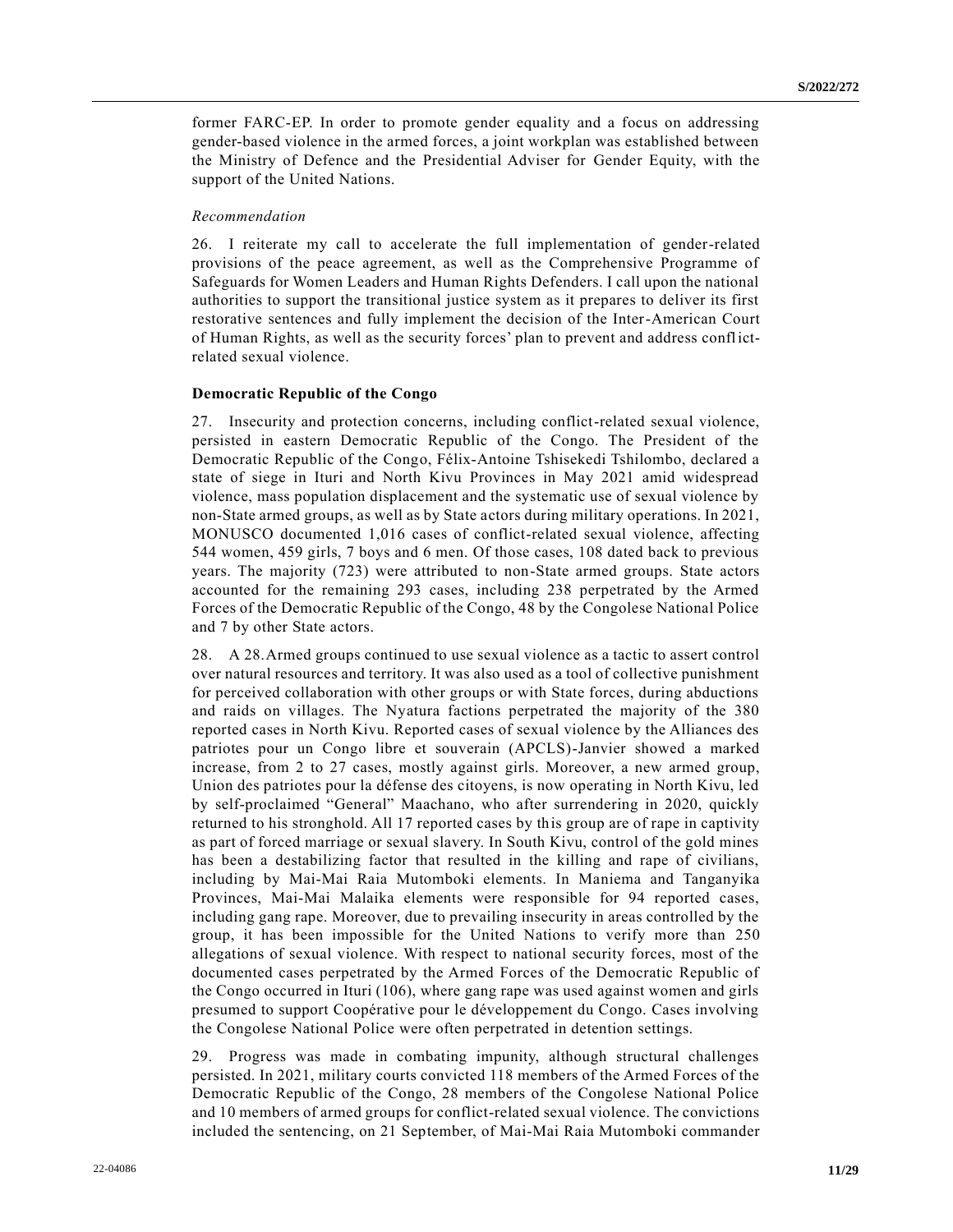Chance Mihonya Kolokolo to life imprisonment for crimes against humanity, including murder and rape; the court also ordered him to pay \$358,000 to civil parties, including 17 victims of rape. Nonetheless, the reparations awarded have yet to be disbursed. Other alleged perpetrators of sexual violence were in some cases released without trial by military prosecutors. A Bwira faction commander, "Poyo" Bauma, was released shortly after his arrest in November, during an operation in Goma conducted by police forces. In October 2021, when a fighter of the Bwira faction of Nduma défense du Congo-Rénové (NDC-R) was arrested in North Kivu on robbery charges, MONUSCO intervened to advocate in order for charges of human rights abuses to be brought, providing relevant information. Moreover, the use of the Bwira faction of Nduma défense du Congo-Rénové (NDC-R) by the Armed Forces of the Democratic Republic of the Congo, as a proxy to fight armed groups, including APCLS-Janvier, Collectif des mouvements pour le changement/Forces de défense du peuple (CMC/FDP) and Forces démocratiques de libération du Rwanda was reported (see [S/2021/560\)](https://undocs.org/en/S/2021/560). Protection risks were exacerbated for victims and witnesses, including those who participated in the trial which led to the conviction of the Nduma défense du Congo faction leader, Ntabo Ntaberi Sheka, and the victims of Mai-Mai Raia Mutomboki leader, Kokodikoko, convicted in 2019. Still pending are the arrest warrants against known perpetrators of conflict-related sexual violence, notably NDC-R faction leader Guidon Shimiray Mwissa, since 2019, and APCLS "General" Janvier Karairi Bwingo, since 2013.

30. Insecurity and poor infrastructure in health facilities hampered access to emergency assistance within the crucial 72-hour window after a sexual assault. Movement restrictions associated with the COVID-19 pandemic continued to prevent survivors of sexual violence from gaining access to services, including for those who contracted HIV. In October, my Special Representative visited the Democratic Republic of the Congo to participate in a round table organized under the auspices of the Denise Nyakeru Tshisekedi Foundation, with the participation of survivors' networks, to adopt a national policy framework on reparations, including the creation of a national reparations fund (see [S/2021/987\)](https://undocs.org/en/S/2021/987).

#### *Recommendation*

31. I urge the authorities to accelerate the implementation of the 2019 addendum to the joint communiqué to address conflict-related sexual violence and to redouble efforts to hold perpetrators accountable, as well as to adopt pending legislation, including on the provision of reparations for survivors. I welcome the launch of the national zero-tolerance campaign by the President to address sexual and gender-based violence and call for its full implementation.

# **Iraq**

32. The reporting period saw a volatile security environment related to sporadic attacks by Da'esh cells. Conflict-related sexual violence committed by Da'esh between 2014 and 2017 continued to negatively affect survivors, while thousands reportedly remain in captivity. According to the Directorate of Yazidi Affairs of the Ministry of Endowment and Religious Affairs of the Kurdistan Regional Government, of the estimated 6,417 Yazidis who were abducted, 3,550 (1,206 women, 1,049 girls, 956 boys and 339 men) have been rescued and 2,763 remain missing (1,470 men and 1,293 women). These figures, however, do not include other affected groups, such as the Turkmen. In 2021, the United Nations verified six cases of conflict-related sexual violence perpetrated against girls who were between the ages of 13 and 17 years old at the time of their abduction and subsequent sexual enslavement in 2014 by Da'esh elements; all returned to Iraq from the Syrian Arab Republic during the reporting period. Underreporting remains a major challenge owing to the fear of reprisals,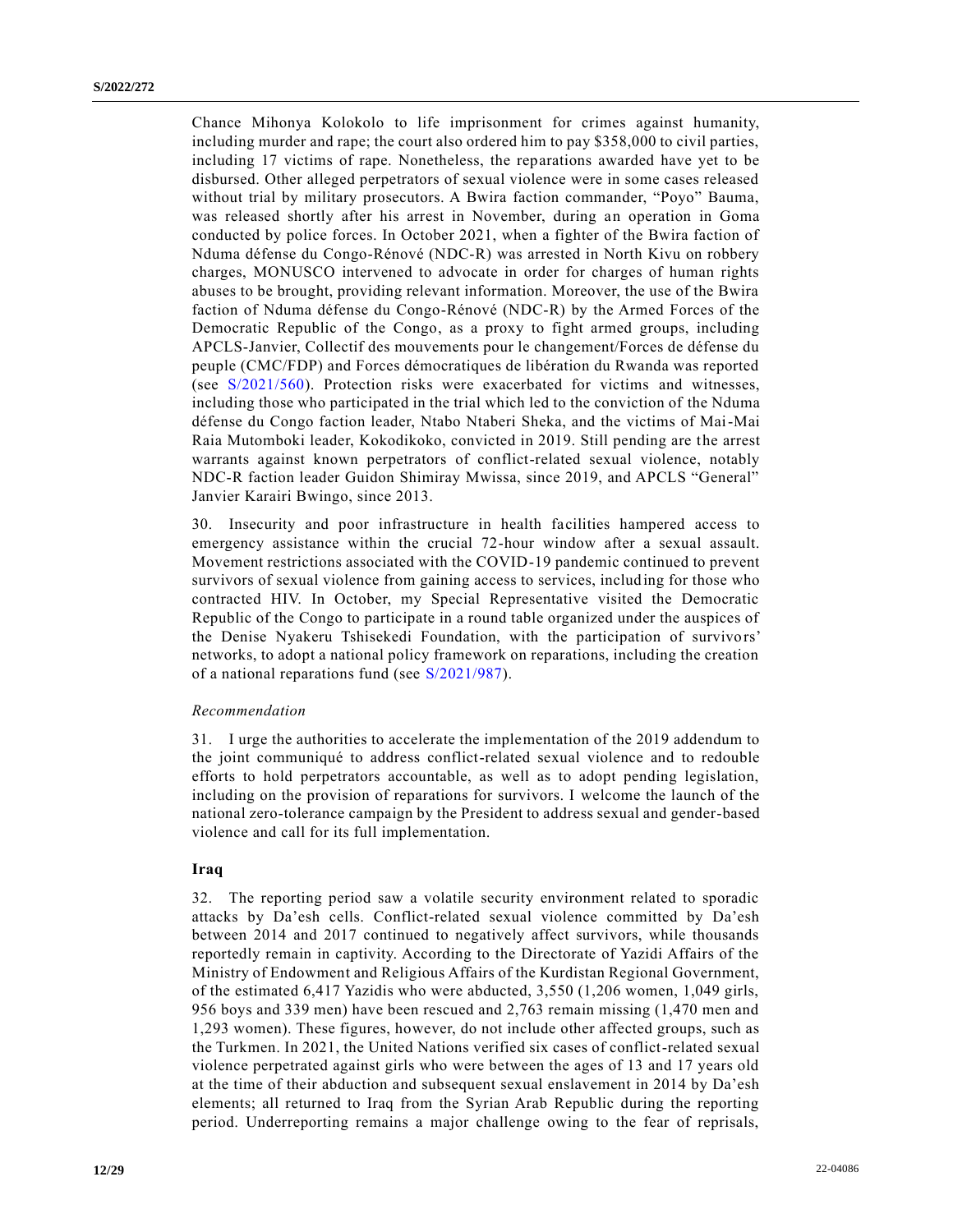family pressure not to report incidents and a lack of trust in law enforcement entities. Access to psychosocial support and mental health care remains a challenge given the low number of service providers. While survivors have been able to access some support, many still await critical medical treatment, including surgery, to address injuries sustained while in captivity.

33. On 23 October, the Council of Ministers issued instructions to guide the implementation of the landmark Law on Support to Female Yazidi Survivors adopted in March 2021. The law states that crimes committed against the Yazidi, Turkmen, Christian and Shabak communities amount to crimes of genocide and crimes against humanity and provides for reparations to, redress for and the rehabilitation of survivors into society. It does not apply to other women and girls who also experienced sexual violence in the form of forced marriages to Da'esh members, nor does it address the issue of children born as a result of conflict-related rape. Owing to legal requirements related to identification documents, these children continue to be at risk of statelessness, rendering them vulnerable to human trafficking and recruitment by terrorist groups (see [S/2022/77\)](https://undocs.org/en/S/2022/77). In August, the Ministry of Labour and Social Affairs established a Directorate for Survivors Affairs in Ninawa Governorate, in anticipation of receiving applications for reparations in early 2022. The United Nations Investigative Team to Promote Accountability for Crimes Committed by Da'esh/Islamic State in Iraq and the Levant continued to collect, preserve and store evidence of Da'esh crimes, including by interviewing victims of and witnesses to sexual and gender-based crimes, such as sexual slavery.

#### *Recommendation*

34. I welcome the enactment of the Law on Support to Female Yazidi Survivors and urge the Government to ensure its full implementation with adequate budgetary resources and in consultation with survivors. I encourage the Government to consider similar provisions relating to the children of survivors, including children born of conflict-related rape. In line with the 2016 joint communiqué to prevent and address conflict-related sexual violence, I call upon the Government to ensure accountability for conflict-related sexual violence and safe access for survivors to multisectoral services.

### **Libya**

35. The postponement of the elections that were to have been held on 24 December 2021 has strained the political process in Libya. Pervasive insecurity and the illicit flow of small arms and light weapons have allowed transnational smugglers, traffickers and armed groups to continue to perpetrate rape and sexual slavery with impunity, amid a deepening migration crisis. The use of gender-based hate speech and incitement to violence, including sexual violence, against women active in public life is concerning. The Independent Fact-Finding Mission on Libya reported that rights activists had been abducted and subjected to sexual violence in order to silence them (see [A/HRC/48/83\)](https://undocs.org/en/A/HRC/48/83). Some survivors of sexual violence perpetrated by armed men decided not to lodge official complaints, owing to concerns for their security. Challenges to humanitarian access continued, including in detention centres. While the United Nations has been granted access to certain facilities in Tripoli and Benghazi, authorities have not permitted confidential interviews. The United Nations Support Mission in Libya (UNSMIL) verified 23 cases of conflict-related sexual violence, including rape and forced prostitution, perpetrated against 9 Libyan women and 14 migrant women, including from Cameroon, Somalia and the Sudan.

36. Threats and incidents of sexual violence persisted in detention centres. UNSMIL received reports of beatings and sexual violence, including rape, perpetrated by prison guards at the Jawwiyah detention centre in Misratah between 2015 and 2019.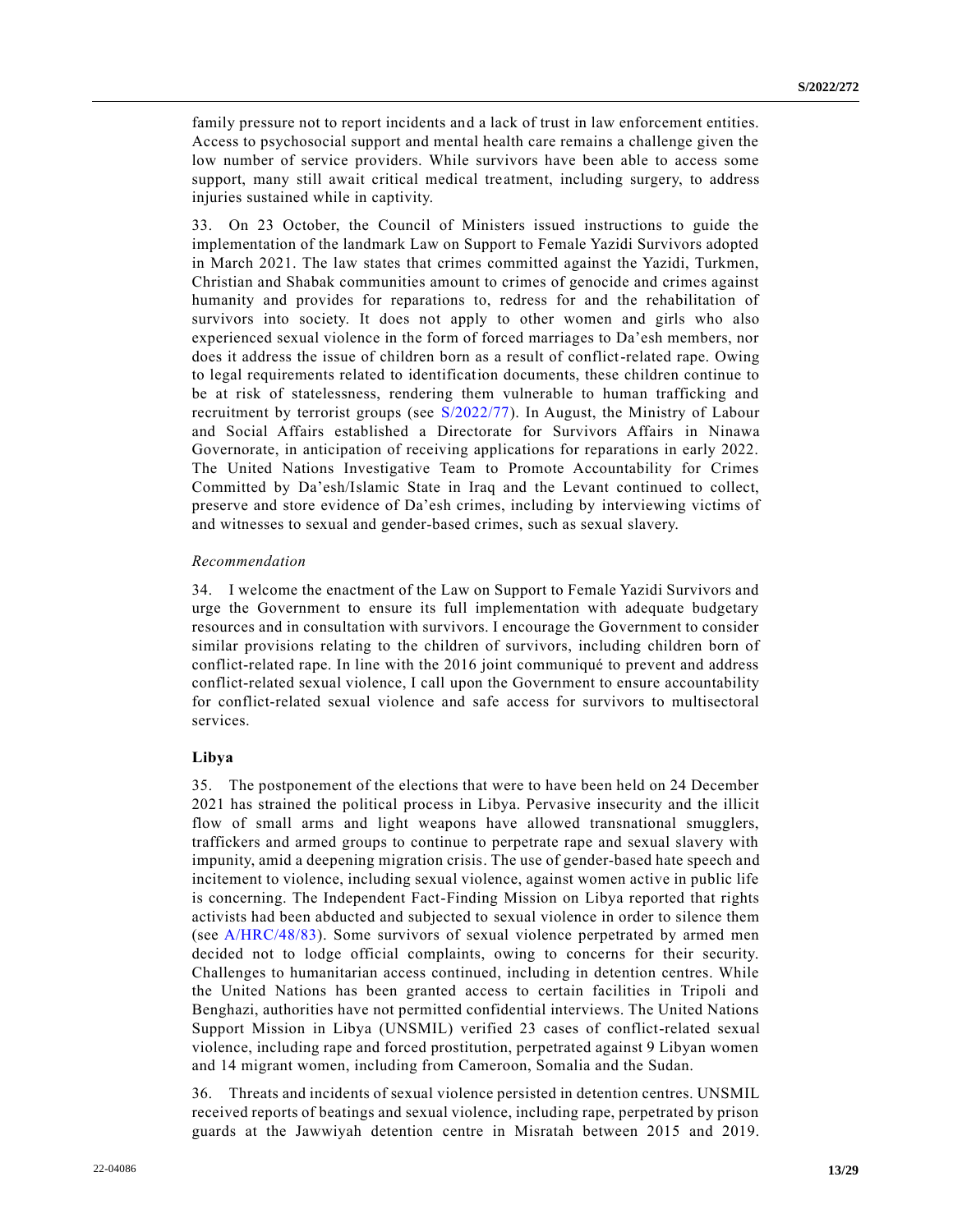UNSMIL continued to receive reports of sexual violence perpetrated against detainees in the Mitiga prison under the control of the deterrence agency to combat terrorism and organized crime, formerly known as Special Deterrence Forces. In January 2021, migrant women initiated a hunger strike in a detention centre to protest instances of abuse, including rape and other forms of sexual violence, as well as prolonged and in some cases arbitrary detention with their children. Following advocacy by UNSMIL, 14 migrant women held in Judaydah prison were repatriated in March. The women had been subjected to sexual violence during their detention in multiple detention centres, following their capture as part of military operations against presumed Da'esh fighters. The Mission also documented the detention of 39 women, 34 boys and 25 girls, including nationals from Chad, Egypt, Eritrea, Ethiopia, Iraq and the Syrian Arab Republic, most of whom were detained for over five years, with some children having spent most of their lives in detention and some children born into it. While women and girls were particularly at risk, men and boys were not spared (A/HRC/48/83). Two men and one girl from the Sudan, two women from Cameroon and five girls from Somalia recounted that they were victims of sexual violence by traffickers, some of whom were State actors. Survivors in detention rarely receive emergency services during the crucial 72-hour window following an attack.

#### *Recommendation*

37. I call upon all parties to immediately cease all forms of sexual violence. I urge the authorities to grant the United Nations unrestricted access to detention facilities, as well as confidential interviews with detainees, to hold all perpetrators of sexual violence accountable, to scale up multisectoral assistance for survivors and to adopt legislation to end violence against women and to address trafficking in persons.

#### **Mali**

38. The situation in Mali is characterized by a political transition, which was prolonged by a new military coup in May, and the subsequent decision to extend the transition for five years, which resulted in the imposition of sanctions by the Economic Community of West African States (ECOWAS) in early 2022. In this context, the intensification of violence by extremist groups, community -based armed groups and militias was deemed as an early warning indicator of increased conflictrelated sexual violence. As a result, and despite significant underreporting owing to stigma, insecurity and constraints on humanitarian access, the United Nations Multidimensional Integrated Stabilization Mission in Mali (MINUSMA) verified cases of conflict-related sexual violence affecting 19 women, 24 girls and 4 men. The majority of perpetrators are members of unidentified armed groups as well as dozo traditional hunters, Jama'a Nusrat ul-Islam wa al-Muslimin, Islamic State in the Greater Sahara and armed smugglers. Members of the Malian Defence and Security Forces were also implicated. For instance, in October 2021, a woman was allegedly gang-raped by 12 members of the Malian Defence and Security Forces at a military camp in the town of Mopti (see [S/2021/1117\)](https://undocs.org/en/S/2021/1117). The incidents occurred in Gao, Ménaka, Mopti, Ségou and Timbuktu Regions, and included cases of rape, gang rape, attempted rape, forced marriage, abduction and other forms of sexual assault.

39. The United Nations continued to support the authorities in addressing conflictrelated sexual violence, resulting in the validation of a national action plan for the implementation of the 2019 joint communiqué. A total of 10 one-stop-centres were established in existing health facilities in Bamako, Kayes, Koulikoro, Ségou and Sikasso Regions. Furthermore, a memorandum of understanding was signed by MINUSMA and the Malian police for the integration of modules on the prevention of and response to conflict-related sexual violence within the curriculum of the national police academy. However, access to justice continues to be a major challenge,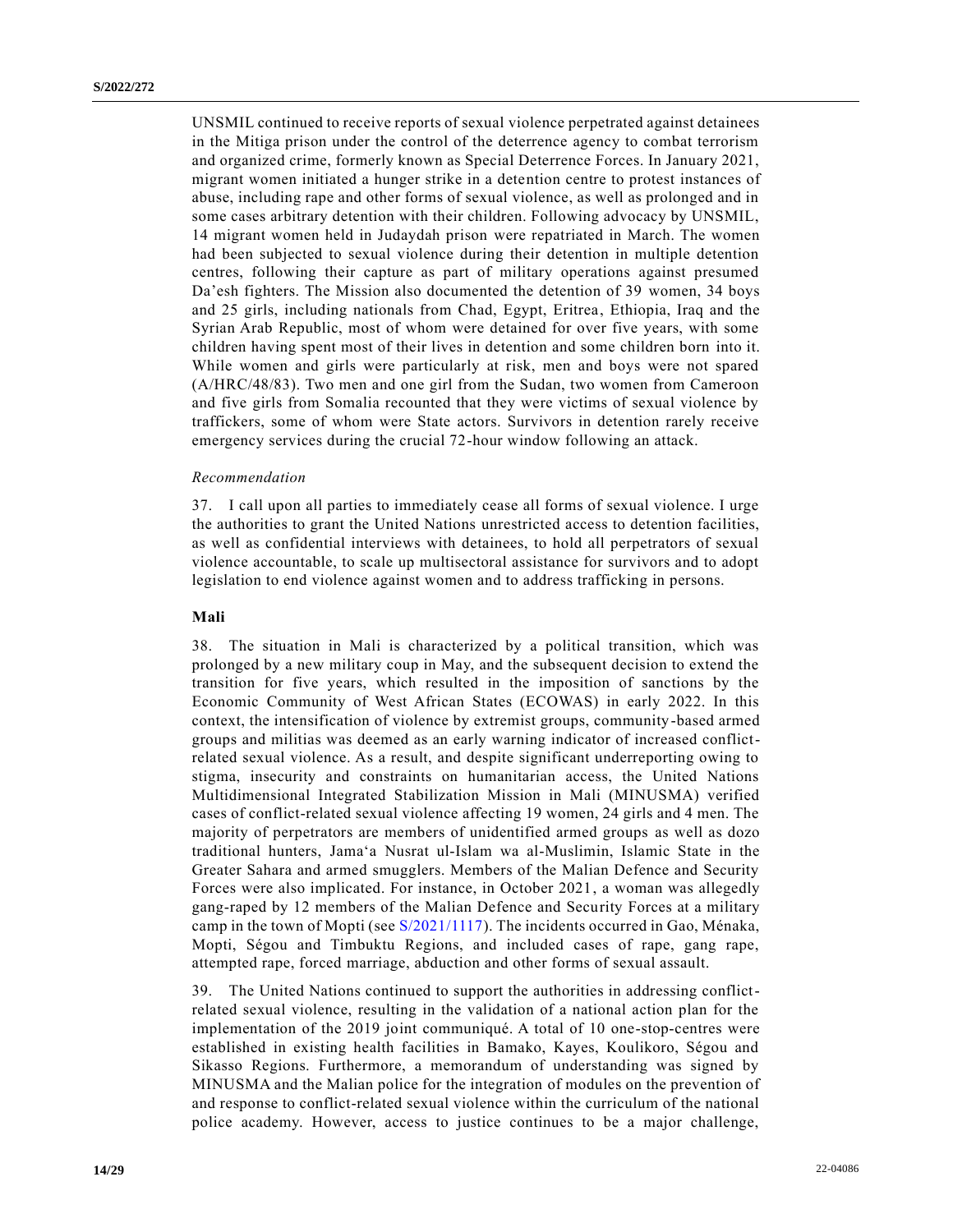including the lack of reparations for victims of sexual violence. Significant delays in judicial processes were observed in relation to sexual violence. Still pending are eight complaints filed by victims' legal representatives, involving 197 victims of conflictrelated sexual violence committed in northern Mali in 2012 and 2013. The United Nations supported Malian judicial authorities in prioritizing three of these pending emblematic cases, comprising six complaints involving a total of 146 victims. In July, authorities adopted a policy on reparations. However, the policy has not been accompanied by a clear implementation plan. Similarly, the reform of the penal and criminal procedure codes supported by the United Nations, which includes provisions related to victims and witnesses, is yet to be adopted.

#### *Recommendation*

40. I urge the authorities to fully implement the joint communiqué to address conflict-related sexual violence and its action plan, as well as to promptly implement the reparation policy, reform the penal and criminal procedure codes, prioritize the prosecution of pending cases of conflict-related sexual violence and ensure comprehensive assistance for survivors.

## **Myanmar**

41. In February 2021, the military takeover resulted in an escalation of conflict and shrinking civic space. Disturbing reports of widespread and systematic sexual violence have since emerged. Moreover, armed conflict has persisted, exacerbating the risks of sexual violence, resulting in more than 441,500 people newly displaced since February 2021, with many fleeing to neighbouring countries. This is in addition to the 370,400 people who remain in protracted displacement in Chin, Kachin, Rakhine and Shan States, and the more than 900,000 Rohingya refugees living in Cox's Bazar, Bangladesh.

42. In response to protests and the emergence of the civil disobedience movement, the Tatmadaw and Myanmar Police used excessive force, including sexual violence, against protesters and journalists. Women, including health-care professionals and teachers, who have played prominent leadership roles within the movement, were targeted. In detention settings, to which humanitarian access has been denied, the Tatmadaw and the Myanmar Police have reportedly used tactics including arbitrary arrest, torture, enforced disappearances, extrajudicial killings and sexual violence, including rape, gang rape, threats of rape and penetration with objects. Sexual harassment and violence against transgender individuals has also been reported. During armed clashes between the Tatmadaw and associated militias, ethnic armed organizations and the newly formed civilian people's defence forces, reports of sexual violence dramatically increased. The United Nations verified one incident of sexual violence by Tatmadaw soldiers against a child. Two other incidents disclosed by survivors involved multiple accounts of gang rape allegedly by Tatmadaw soldiers in Chin State, in front of family members, resulting in unwanted pregnancies in both cases.

43. Frontline service provision was disrupted as health-care facilities were raided and hospitals occupied by the military, leading to the collapse of the public healthcare system and impeding access to post-rape care and sexual and reproductive services. Frequent telecommunications shutdowns have hindered access to helplines and other support services. Furthermore, while the Government disseminated a national action plan to implement the 2018 joint communiqué to address conflictrelated sexual violence, the plan does not adequately reflect a survivor-centred approach and was finalized without consultation with the United Nations since late 2019. Legal professionals faced increased constraints, as the de facto authorities amended the 2016 Legal Aid Law, thereby ending the provision of legal aid during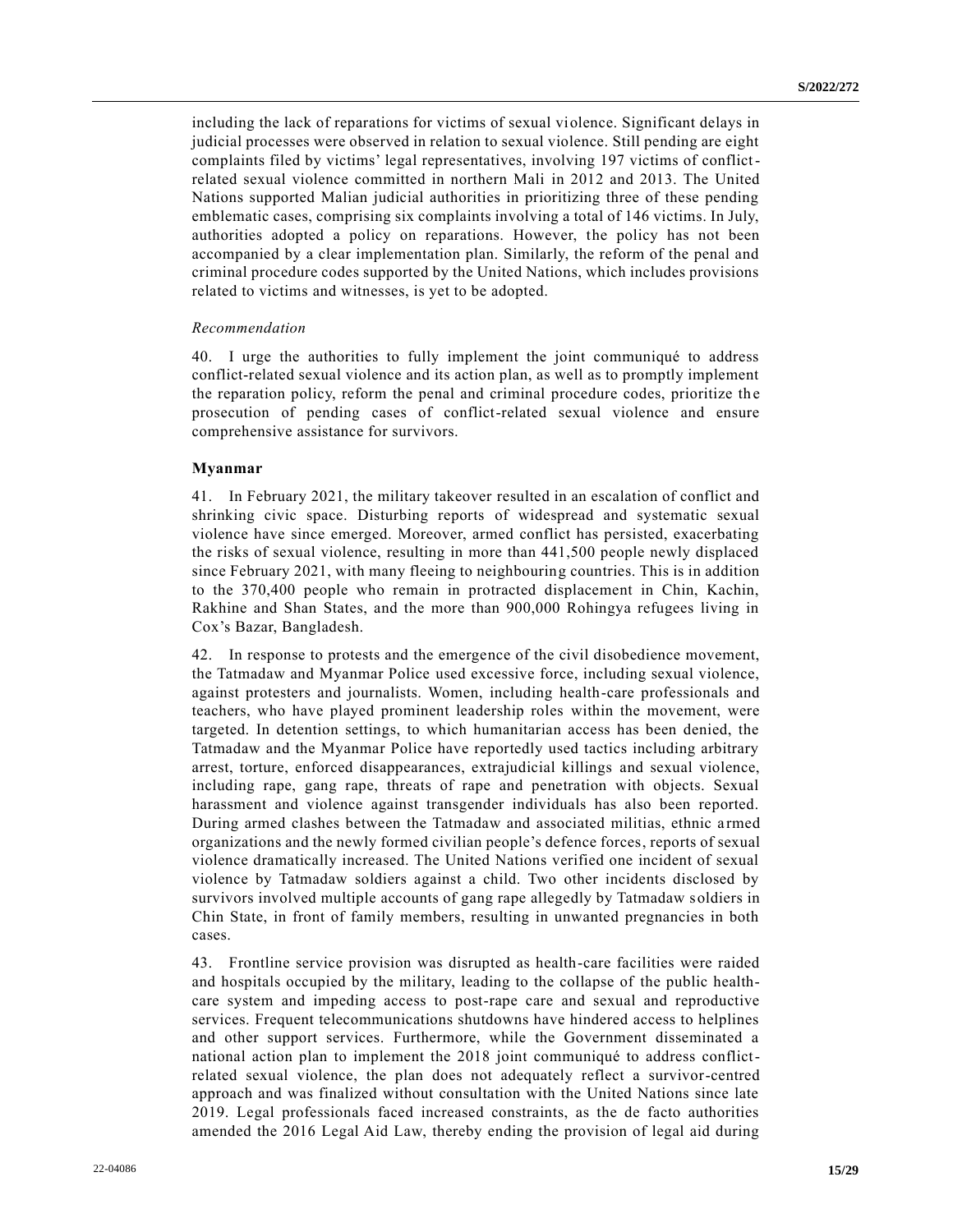pretrial detention. Owing to the erosion of the rule of law, traditional justice mechanisms have expanded to fill the vacuum, particularly in areas where ethnic armed organizations operate. Moreover, as part of an overall amnesty approach, a number of prisoners, including those convicted of sexual violence, were released.

44. In Cox's Bazar, Rohingya refugees, who are unable to formally engage in employment opportunities, are vulnerable to trafficking and exploitation. Cases of sexual violence referred to male camp leaders are often handled through traditional mechanisms, with a high risk of victims being forced to marry perpetrators. While gaps in services have been identified for groups with diverse needs, including for persons with disabilities, male survivors and lesbian, gay, bisexual, transgender, queer and intersex individuals, the United Nations has continued to provide multisectoral assistance in the camps.

### *Recommendation*

45. I call upon the parties to immediately cease all acts of sexual violence and reiterate my calls for immediate and unconstrained humanitarian access to affected populations.

# **Somalia**

46. Protracted conflict continued to expose civilians to heightened risks of sexual violence. Al-Shabaab continued to subjugate areas under its de facto control, with girls being abducted, raped and forcibly married to Al-Shabaab elements when their families were unable to meet extortion demands. Structural gender inequality, compounded by insecurity and limited access to justice, rendered displaced women and girls particularly vulnerable. Furthermore, weak State authority, clan protection for alleged perpetrators and victim-blaming contributed to severe underreporting. The United Nations Assistance Mission in Somalia (UNSOM) verified incidents of conflict-related sexual violence, most of which were incidents of gang rape, affecting 19 women, 13 girls and 1 man. As part of monitoring grave violations against children, the United Nations also verified incidents of rape and other forms of sexual violence affecting 306 girls and 1 boy. Most incidents were attributed to unidentified perpetrators, Al-Shabaab and clan militia. Government security and police forces, as well as Puntland forces and Jubbaland forces, were also implicated. In March, a Puntland Police Force officer allegedly raped a woman at gunpoint. A female police officer was assaulted and beaten by four other officers and her commander, who accused her of interfering in the investigation of sexual violence cases.

47. In January 2022, the Government adopted a national action plan to implement the joint communiqué to address conflict-related sexual violence, though delays persist in enacting adequate legislation to prevent and address sexual violence. With the support of UNSOM, Jubbaland authorities conducted a consultative workshop with religious leaders and clan elders on the Sexual Offences Bill, at which concerns were expressed regarding the age of marital consent. In May, the Government finalized a policy on human rights, urging compliance by the armed forces with the prohibition of sexual violence under international law. Arrests of members of the security forces and civilians led to convictions in at least 16 cases, including for rape and gang rape. In 2021, the United Nations supported one-stop centres, such as the Baahikoob Centre in Somaliland, which has provided support to 226 survivors of rape.

#### *Recommendation*

48. I urge the Government to accelerate the adoption of the Sexual Offences Bill of 2018. I commend the Government's efforts to finalize a national action plan to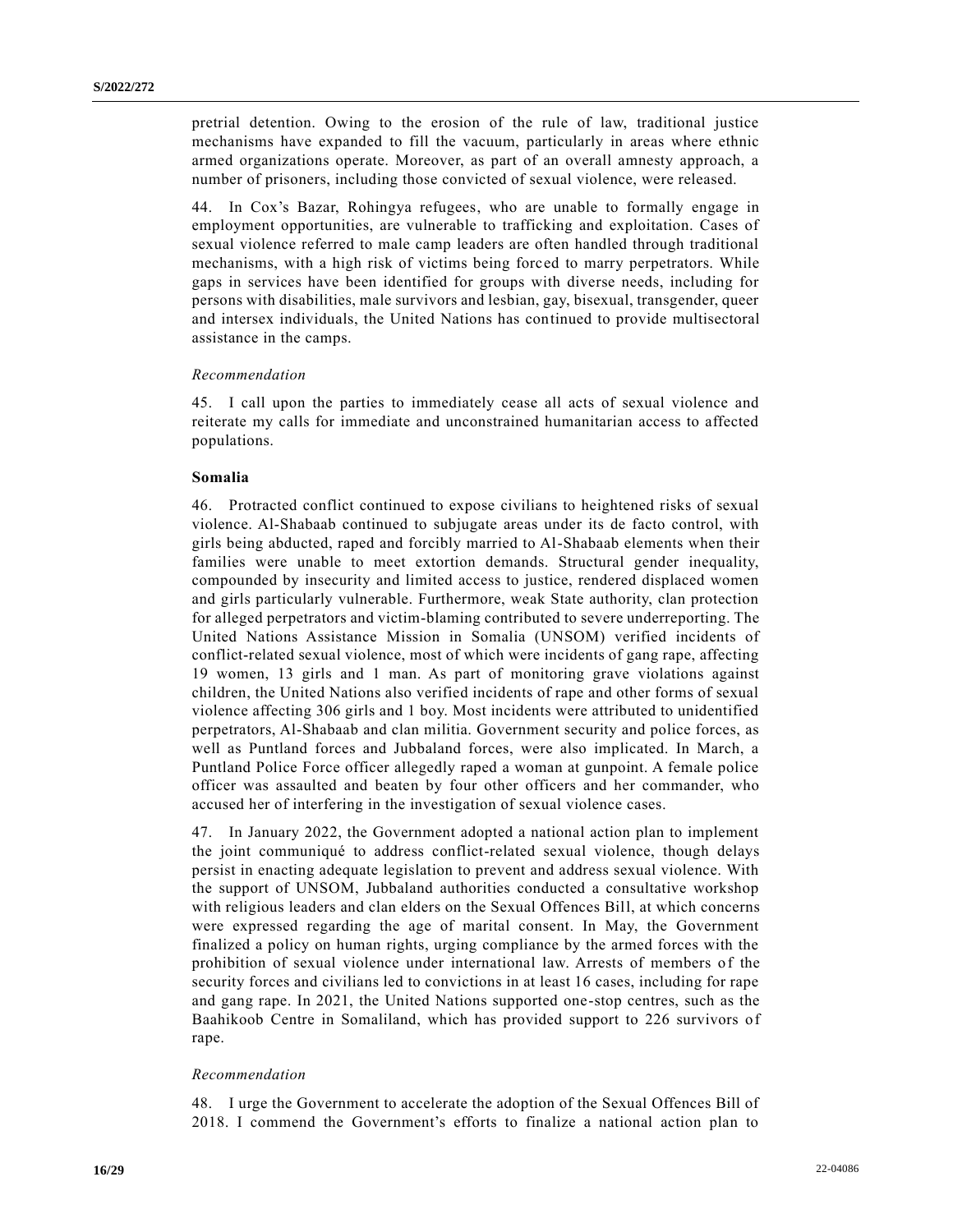implement the joint communiqué on ending sexual violence in conflict and call upon the authorities to implement the policy on human rights adopted by the Ministry of Defence.

### **South Sudan**

49. While the Agreement on the Cessation of Hostilities continued to hold in most of the country, clashes among parties to the conflict and splinter groups persisted, further exposing civilians to sexual violence and causing mass displacement. Ongoing clashes between the National Salvation Front and the South Sudan People's Defence Forces in Central Equatoria resulted in grave human rights violations, including conflict-related sexual violence. Subnational violence in Western Equatoria, Warrap, Jonglei and the Greater Pibor Administrative Area increased among factions; violence in Tambura County, Western Equatoria alone has provoked the displacement of 80,000 civilians since June. Furthermore, despite modest progress with respect to the Revitalized Agreement on the Resolution of the Conflict in the Republic of South Sudan, signed in 2018, delays in implementing the transitional security arrangements, in particular the graduation and redeployment of the unified forces, exacerbated the overall climate of insecurity.

50. The United Nations Mission in South Sudan (UNMISS) documented 194 cases of conflict-related sexual violence affecting 130 women, 35 girls, 28 men and 1 boy. A further 20 cases, which occurred between 2018 and 2020, affecting 15 women, 4 girls and 1 man, were also verified in 2021. Some attacks occurred during or on the margins of military operations. Perpetrators included non-State actors, including organized armed groups, civil defence groups and other armed elements. Government security forces were also implicated: 33 per cent of incidents were attributed to the South Sudan People's Defence Forces, and another 14 per cent to the South Sudan National Police Service and the National Security Service. Some 5 per cent of incidents were attributed to the Sudan People's Liberation Army in Opposition (SPLA-IO). The National Salvation Front was implicated in 3 per cent of the incidents. Civil defence groups now account for 32 per cent of reported cases. The remaining cases involve actors such as former SPLA-IO elements who defected to join the Government's forces, accounting for 1 per cent, and 12 per cent attributed to unidentified armed men. The majority of incidents took place in the greater Equatoria region, greater Upper Nile and greater Bahr el-Ghazal and were perpetrated against civilians ranging between 2 and 60 years of age; most were subjected to rape, attempted rape or gang rape, with reports of forced nudity, threats of sexual violence, sexual slavery, sexualized torture and forced marriage also received. Lactating mothers and pregnant women were among the victims, as were internally displaced persons and individuals with disabilities.

51. Survivors faced reprisals and pressure to settle sexual violence cases through traditional means. To facilitate service provision, a one-stop centre was established in Unity State in 2021 with the support of the United Nations, in addition to the 12 existing centres. The centres have bolstered the provision of services, including medical assistance, psychological support, legal aid and referrals for livelihood support. In Western Equatoria, as part of a project initiated by UNMISS, 40 women and girls who survived rape, gang rape and sexual slavery perpetrated by SPLA-IO received medical services and psychosocial support. Internal disputes and factions deepened among the parties, in part due to the delayed graduation and redeployment of the unified forces; some 53,000 government and opposition forces are in cantonment and training sites, without salary or food. Nonetheless, to consolidate the respective action plans of the South Sudan People's Defence Forces and SPLA-IO on conflict-related sexual violence, on 19 June, the Minister of Defence and Veterans Affairs launched a three-year action plan for the armed forces on addressing conflict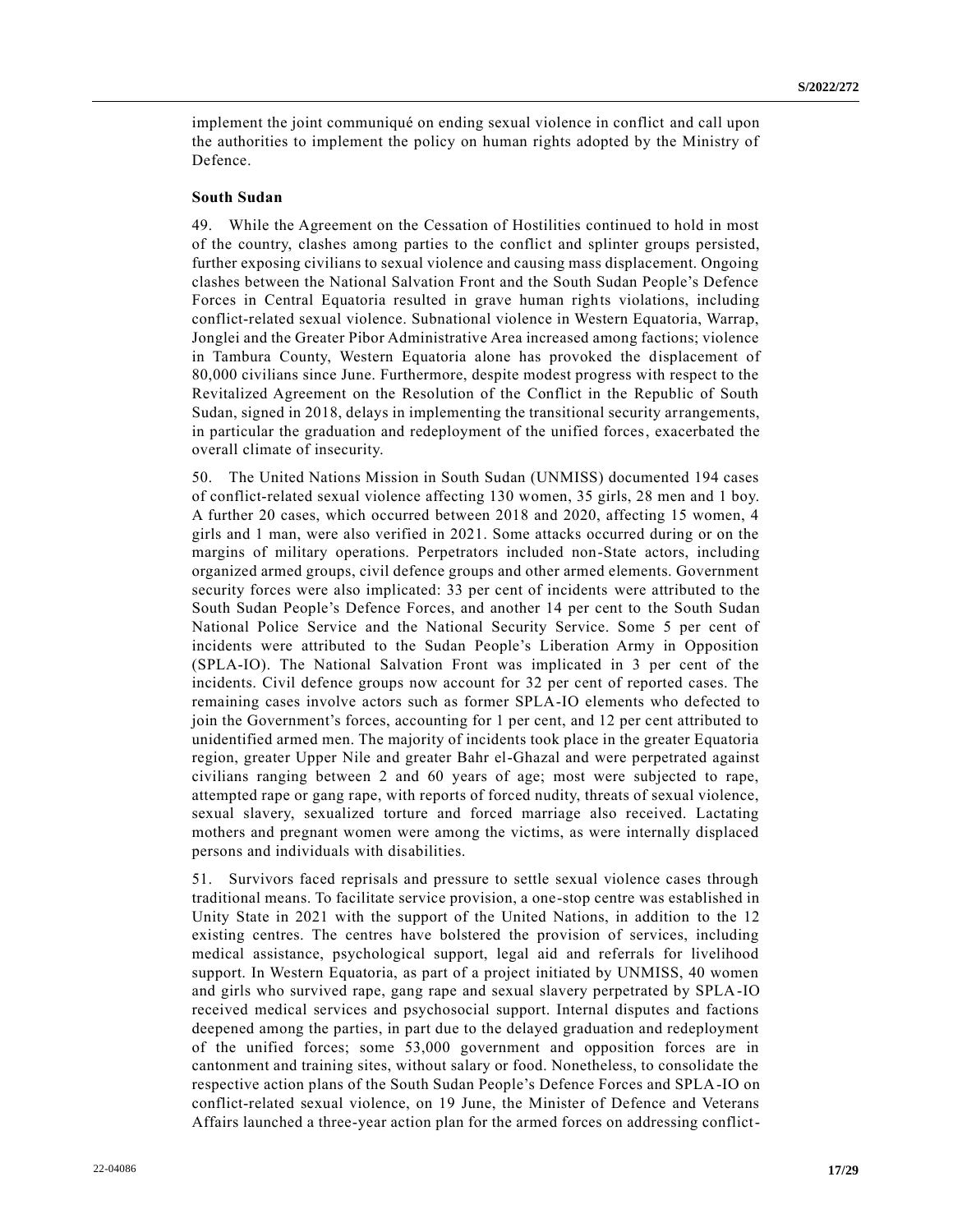related sexual violence in South Sudan. The establishment of a joint implementation committee to monitor the plan, composed of senior officials of the Government and opposition forces, is encouraging, as is the inclusion of the action plan as a benchmark against which the Government is expected to report in the context of Security Council resolution [2577 \(2021\).](https://undocs.org/en/S/RES/2577(2021)) UNMISS supported training initiatives for the South Sudan People's Defence Forces, the South Sudan National Police Service and SPLA-IO focusing on prevention and response to sexual violence, as well as command responsibility. The Mission also continued to engage with non-signatory parties of the peace agreement, including members of the National Salvation Front, on the basis of the unilateral communiqué on preventing and responding to conflict-related sexual violence. The Committee on the Elimination of Discrimination against Women issued recommendations encouraging the implementation of the joint communiqué to address conflict-related sexual violence, the reinforcement of the judicial system and the fight against impunity, particularly within the wider security sector, with international assistance, including from the Team of Experts on the Rule of Law and Sexual Violence in Conflict (see [CEDAW/C/SSD/CO/1\)](https://undocs.org/en/CEDAW/C/SSD/CO/1). Civilian courts in Warrap and Western Bahr el-Ghazal States convicted one member of the South Sudan People's Defence Forces and four members of the South Sudan National Police Service personnel for rape and gang rape. In Central Equatoria, protective measures for victims and witnesses are lacking, and the fear of reprisals continued to inhibit the reporting of these violations.

#### *Recommendation*

52. I urge the authorities to implement the Revitalized Agreement on the Resolution of the Conflict in the Republic of South Sudan, of 2018, including the security arrangements, particularly those related to the unification of forces. I further call for the full implementation of the action plan for the armed forces on addressing conflictrelated sexual violence in South Sudan. I reiterate my calls to guarantee the protection and participation of women human rights defenders in all political and peacebuilding processes.

#### **The Sudan**

53. The coup of 25 October triggered mass demonstrations that were marked by the excessive use of force, including killings and the use of sexual violence by security forces. Widespread insecurity and intercommunal violence in Darfur, Southern Kordofan and Blue Nile continued to generate mass population displacement, further exposing women and girls to conflict-related sexual violence. In 2021, the United Nations documented 61 cases of conflict-related sexual violence, affecting 30 women, 29 girls and 2 boys. Among the cases, 76 per cent were attributed to elements of th e Sudan Liberation Army-Abdul Wahid (SLA/AW), the Sudan Liberation Army/Peace and Development (SLA/PD), which is a splinter group of SLA/AW, armed nomads and unknown armed men. The Sudanese Armed Forces and the Rapid Support Forces were also involved. Between July and August, armed clashes between SLA/AW and government forces in Sortony, North Darfur, resulted in the killing of 12 civilians, mass displacement and the rape of eight women, presumably by the Sudanese Armed Forces and SLA/PD elements. In December, despite the signing of "non-aggression" agreements by Arab, Misseriya Jebel and Masalit communities, localized violence resulted in the killing of 148 persons and the displacement of thousands of civilians. Three women were reportedly raped by armed men during these clashes in Jebel Moon and could not seek immediate medical or psychosocial support owing to the widespread violence in the area. In the Jebel Marra area, where incidents of conflictrelated sexual violence were reported, humanitarian access was limited owing to the deteriorating security situation.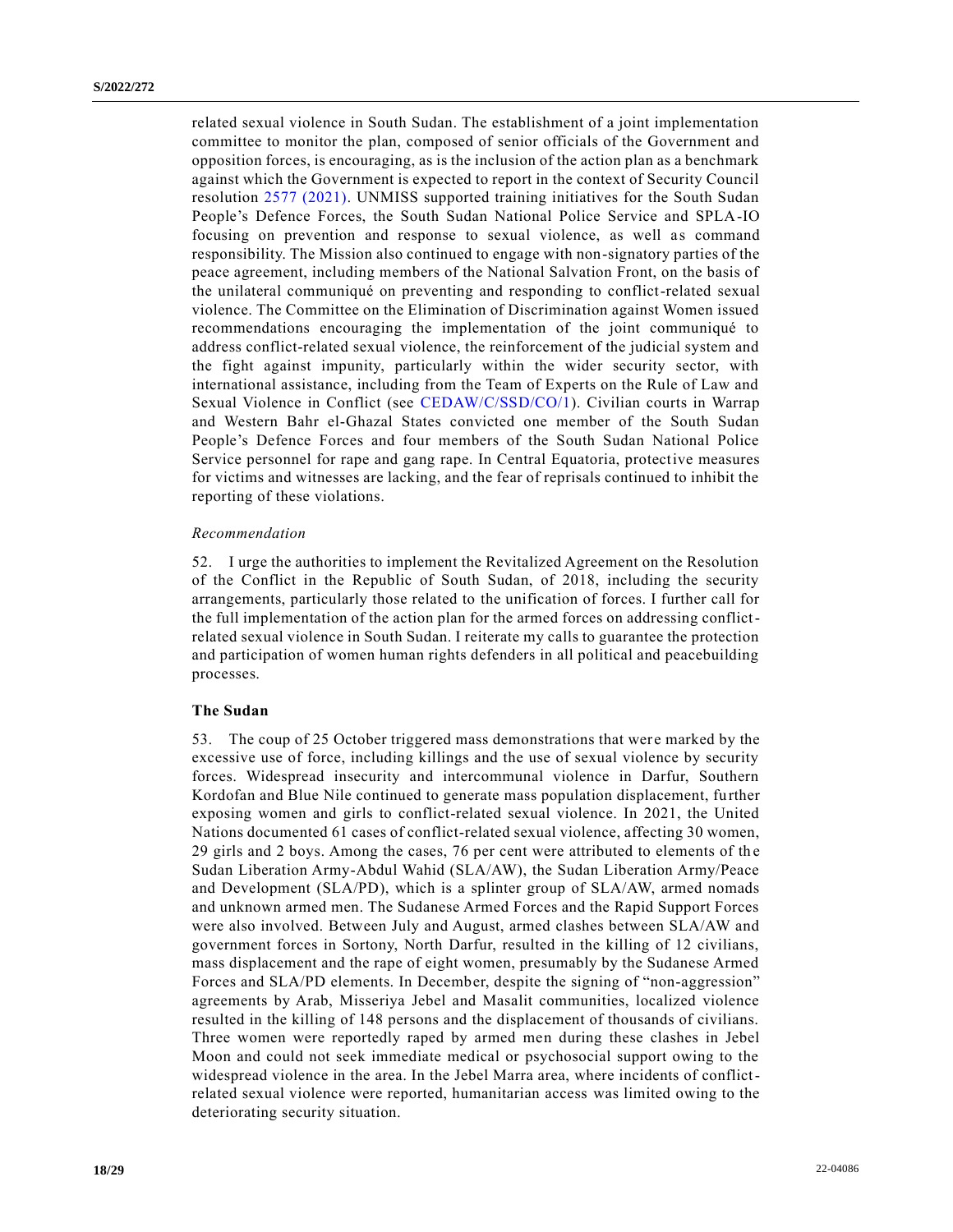54. Following the military coup in October, mass protests erupted across the country, with numerous protesters injured and killed. On 19 December, serious allegations of rape and gang rape against women, girls and boys by elements of the security forces were documented by the United Nations. Most of the incidents occurred close to the Republican Palace, where protesters attempted a sit-in that was violently dispersed by the security forces. Nine cases of rape were documented in the context of the protests. While four survivors filed judicial complaints and sought immediate medical assistance, others opted not to, owing to stigma and the fear of reprisals. In response, my Special Representative, in a statement on 23 December 2021, called for the immediate and complete cessation of sexual violence, for the authorities to ensure survivors' access to medical, legal and psychosocial support and for the immediate launch of an independent and thorough investigation.

55. Impunity remains the norm. Out of 29 reported incidents of sexual violence against children, only six have resulted in the arrest and prosecution of perpetrators. The United Nations documented cases where parents of survivors refused to report cases of rape, as a result of coercion by security agents to settle cases of rape out of court, including by marrying child survivors to the perpetrators or paying a fee to the survivor's parents. Access to life-saving services, including case management, clinical management of rape, psychosocial support, safe spaces and legal aid, were unavailable in 75 per cent of localities in conflict-affected states. During the reporting period, the Sudan ratified the Convention against Torture and Other Cruel, Inhuman or Degrading Treatment or Punishment and the International Convention for the Protection of All Persons from Enforced Disappearance. However, the ratification of the Convention on the Elimination of All Forms of Discrimination against Women remains pending. In August 2021, the Cabinet passed a bill to join the Rome Statute of the International Criminal Court and the Ministry of Justice signed a cooperation agreement with the International Criminal Court to exchange information on certain cases. In April 2021, the law establishing the Transitional Justice Commission was adopted, which includes provisions for reparations to victims of gross human rights violations, including sexual violence. While the implementation of the national plan for the protection of civilians is ongoing, the joint security-keeping force for Darfur has yet to be deployed, due to persistent delays in the implementation of the security arrangements of the Juba Agreement for Peace in the Sudan. The Unit for Combating Violence against Women of the Ministry of Labour and Social Development advanced in the drafting of a law on combating violence against women, with the support of the United Nations, however, the law has not yet been adopted.

#### *Recommendation*

56. I call upon the authorities to accelerate the implementation of the Juba Agreement for Peace in the Sudan, especially the security arrangements, to foster a protective environment and to ensure that no amnesty is granted for conflict-related sexual violence. I urge the authorities to expedite the implementation of the framework of cooperation to address conflict-related sexual violence, with support from the United Nations. I further call upon the authorities to thoroughly investigate allegations of sexual violence during protests and hold perpetrators accountable.

#### **Syrian Arab Republic**

57. As the conflict reached its eleventh year, civilians continue to be disproportionately affected by insecurity, severe humanitarian needs and a deepening economic crisis. Parties have continued to perpetrate sexual violence, and in the case of Da'esh, violations were characterized by the Independent International Commission of Inquiry on the Syrian Arab Republic as having been meted out "with deliberate genocidal intent" (see [A/HRC/46/55\)](https://undocs.org/en/A/HRC/46/55). The Commission of Inquiry on the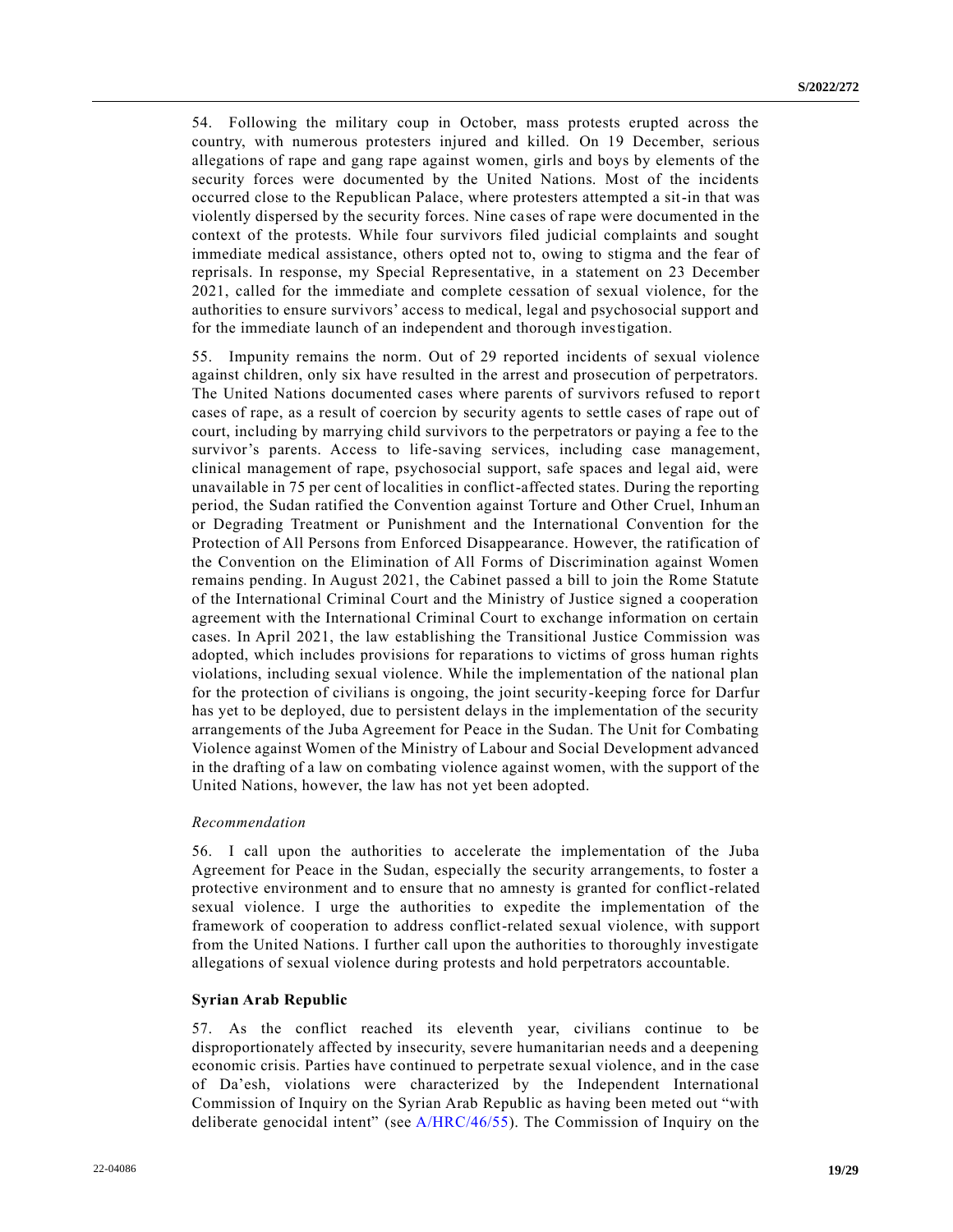Syrian Arab Republic also documented conflict-related sexual violence, including in detention settings. Former detainees often continue to experience violence after their release, as women and girls are often rejected by their families or targeted for "honour killings". Displaced women and girls faced heightened risks of sexual violence. Some remain in displacement camps owing to the fear of further exposure to sexual violence, by militias or armed groups, if they attempt to return to their communities of origin. Survivors of rape reported being detained while seeking assistance at a medical centre, in some instances together with their newborn babies. Reliable data on conflict-related sexual violence remain difficult to obtain owing to access constraints, prevailing insecurity, the fear of reprisals by perpetrators and the lack of services. The United Nations verified four cases of sexual violence against Yazidi girls kidnapped in 2014 in Iraq by Da'esh and held in captivity until 2019; the girls returned to Iraq in June 2021.

58. Forced and early marriage, which has become a coping mechanism in the face of protracted conflict and economic hardship, remains a significant risk for girls as young as 10 years old. Women and girls continued to be at risk of sexual violence including at checkpoints, schools, workplaces and markets. Despite the demands of survivors, safe spaces remained limited, as did overall access to essential services for displaced women and girls. In 2021, two Yazidi survivors returned to Iraq, leaving four children, born of rape during sexual enslavement by Da'esh, in the Syrian Arab Republic.

## *Recommendation*

59. I reiterate my calls upon all parties to end sexual violence, hold perpetrators accountable and facilitate humanitarian access throughout the country to en sure the provision of multisectoral services.

## **Yemen**

60. After seven years of hostilities, two thirds of the population is in need of humanitarian assistance. Displacement, economic desperation and collapsed rule of law institutions have created an environment in which women and girls are exposed to conflict-related sexual violence. Law enforcement agencies struggle to investigate and prosecute cases of gender-based violence, closing avenues for justice and redress (see [A/HRC/48/20\)](https://undocs.org/en/A/HRC/48/20). Sexual violence is severely underreported owing to stigma, harmful social norms related to honour, shame and victim-blaming, the fear of reprisals and limited humanitarian access, all of which also impede service delivery. Against this backdrop, the United Nations documented 11 cases of sexual violence, against six boys and five girls.

61. The Group of Eminent International and Regional Experts on Yemen continued to document cases of women and girls arbitrarily detained and sexually abused by the Houthis in secret detention facilities in and around Sana'a between 2017 and 2019 [\(A/HRC/48/20\)](https://undocs.org/en/A/HRC/48/20). Detained individuals were often accused of prostitution, immorality, espionage and affiliation with enemy groups. Politically active women and women activists and their families faced threats and insecurity, including sexual violence. The Panel of Experts on Yemen collected evidence of a policy of targeting politically active women by the Houthis (see [S/2022/50\)](https://undocs.org/en/S/2022/50). Such attacks continue to be perpetrated, despite the sanctions imposed by the Security Council, through its resolution [2564 \(2021\),](https://undocs.org/en/S/RES/2564(2021)) on Sultan Saleh Aida Aida Zabin (Yei 006), the former director of the Criminal Investigation Department, for overseeing and using sexual violence as a tool to torture and humiliate politically active women. According to the Panel of Experts, former detainees are labelled "prison graduates" by the population, and often excluded from public life. The stigma of arrest and detention is compounded by the widespread perception that women are sexually assaulted while held in secret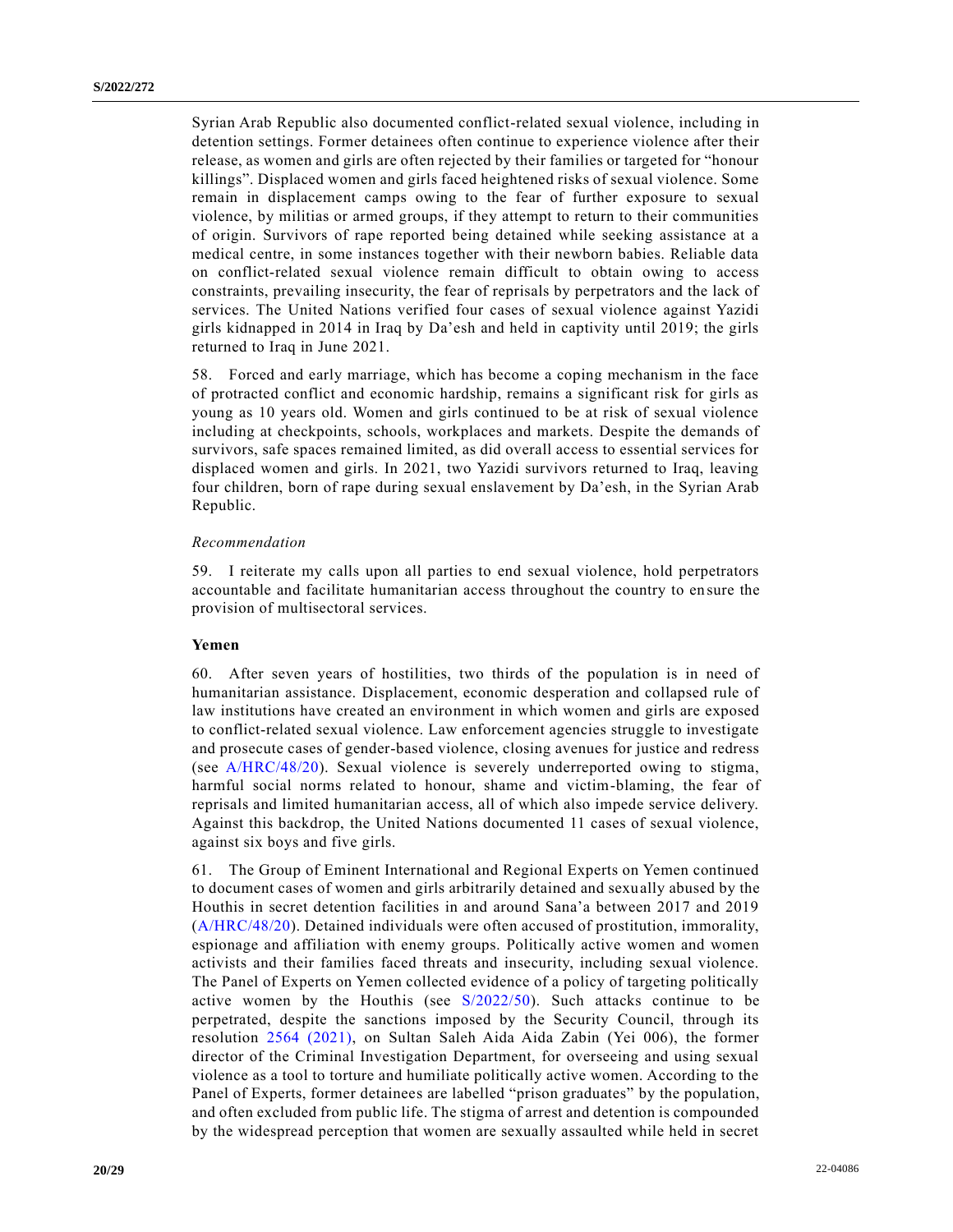detention sites. The Houthis have also used detention for the purposes of humiliation, indoctrination and torture, including through sexual violence. The Panel of Experts also describes, in its report, the involvement of female Zainabiyat guards in the so-called "purification" of female detainees through mandatory participation in "indoctrination lectures", under threat of violence, including of a sexual nature (see [S/2022/50\)](https://undocs.org/en/S/2022/50).

#### *Recommendation*

62. I urge all parties to the conflict to adopt commitments to prevent and address conflict-related sexual violence and allow safe and unimpeded humanitarian access. I reiterate my calls to guarantee the protection and participation of women human rights defenders and activists in all political, social, economic and peacebuilding processes.

# **IV. Addressing crimes of sexual violence in post-conflict settings**

63. In the Western Balkans, although a reparation scheme is in place in Bosnia and Herzegovina for survivors of conflict-related sexual violence, almost 30 years after the end of conflict, insufficient progress has been made in issuing reparations. Orders to pay compensation are rarely enforced, with perpetrators often insolvent or hiding assets. Witness protection measures for civil proceedings remain inadequate or non-existent, and legal and psychosocial support is limited. Victims who initiated civil proceedings in order to receive compensation from the Republika Srpska are ordered to pay court fees if they lose their cases, which has a chilling effect on the pursuit of justice.

64. In Nepal, 16 years after the signing of the Comprehensive Peace Agreement, in 2006, accountability for conflict-related sexual violence remains limited and survivors continue to face barriers in gaining access to services, justice and reparations. Despite the appointment in 2020 of commissioners to head the two transitional justice commissions, minimal progress has been made in conducting detailed investigation into the 66,147 complaints of human rights violations. The second national action plan on women and peace and security, which reflects the concerns of survivors of sexual violence, female fighters and children born of wartime rape, is pending endorsement.

65. In Sri Lanka, following the formal withdrawal of the Government's co-sponsorship of Human Rights Council resolution  $30/1$ , with a view to developing a domestically-driven approach to reconciliation and accountability, there has been a lack of substantive progress in the investigation of cases of conflict-related sexual violence. The truth commission has not been established to date and ongoing judicial proceedings have favoured military intelligence officers. In March 2021, the Human Rights Council adopted resolution [46/1](https://undocs.org/en/A/hrc/RES/46/1) to strengthen the collection and preservation of evidence for future accountability processes.

### *Recommendation*

66. I call upon the Governments of countries undergoing post-conflict transitional justice processes to accelerate the delivery of justice and accountability, including reparations and redress, for survivors and their children. I further encourage Governments to support reconciliation and memorialization efforts and to involve survivors in the delivery and design of such efforts.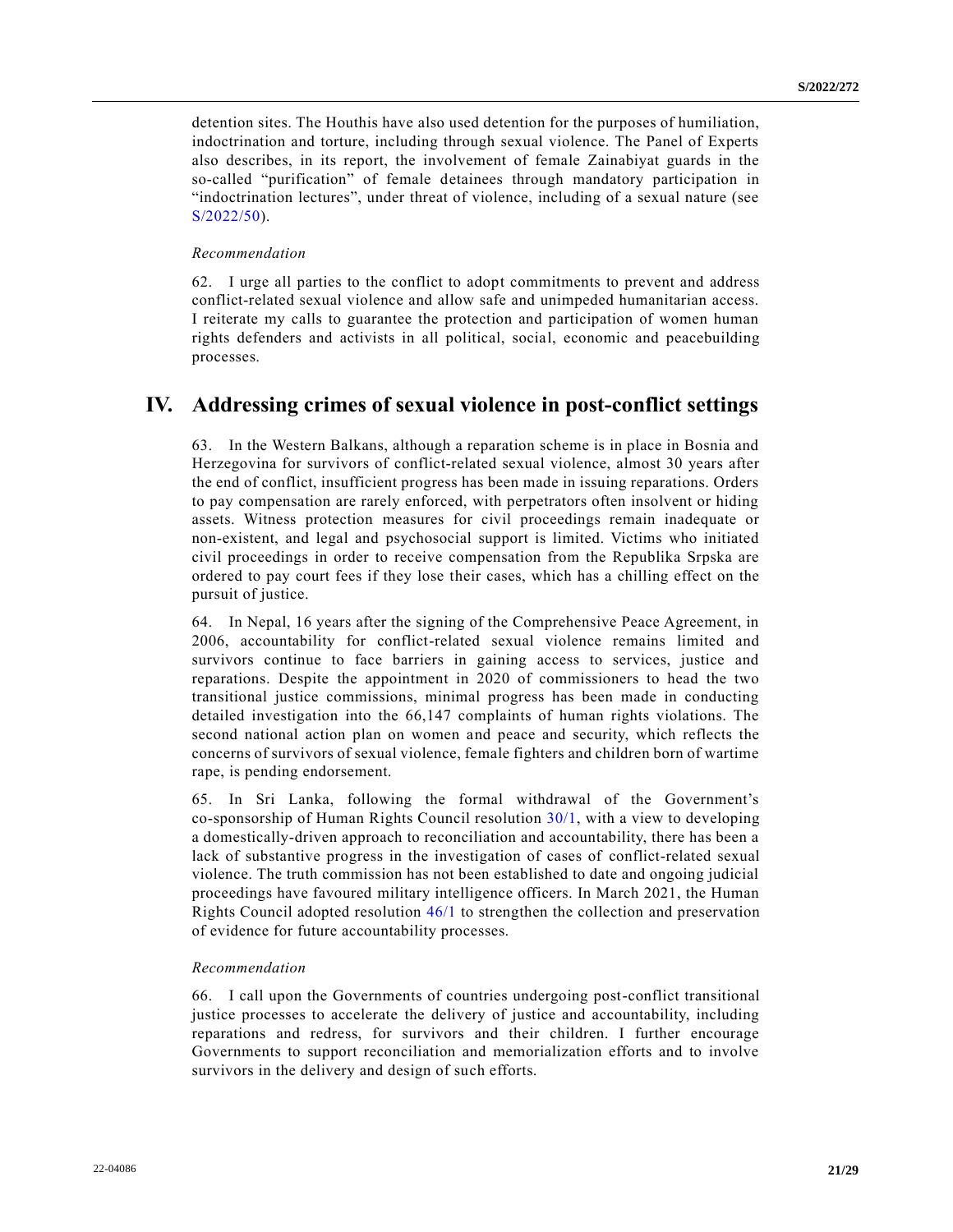# **V. Other situations of concern**

# **Ethiopia**

67. Since the start of the conflict in November 2020 in Tigray, and the subsequent spreading of conflict in July 2021 to the Afar and Amhara regions, incidents of extreme brutality targeting civilians have continued to be reported. These violations were frequently perpetrated as a tactic to dehumanize and degrade adversaries. All parties to the conflict, including the Ethiopian National Defence Forces, the Eritrean Defence Forces, the Tigray Special Forces and militias, and the Amhara Special Forces, have been implicated.

68. Owing to humanitarian access constraints, ongoing insecurity and a lack of services to address gender-based violence, the information documented does not capture the full scale and magnitude of violations. However, the United Nations and the Ethiopian Human Rights Commission conducted a joint investigation covering the period from November 2020 to June 2021, with the subsequent report acknowledged by the Government of Ethiopia, and a number of the report's recommendations being identified for implementation. The report documented different forms of sexual violence including rape, gang rape, oral and anal rape, insertion of foreign objects into the vagina and intentional transmission of HIV. The survivors came from different parts of Tigray including Mekele, Samre, Maychew, Mekoni, Bora, Addis Alem, Wukro, Adi Hageray, Shire, Tembien, Adet, Shimelba and Sheraro.

69. The investigation detailed incidents of sexual violence against women and girls for their perceived, alleged or actual association with parties to the conflict. The report notes that Tigrayan women and girls, particularly those with family members in the Tigray Special Forces, were subjected to targeted sexual violence. Similarly, the Tigray Special Forces and militias targeted women and girls for rape as a result of their perceived association with the Ethiopian National Defence Forces. For instance, a rape survivor witnessed the killing of two women married to soldiers of the Ethiopian National Defence Forces, after cell phones they had hidden were discovered. She stated that three soldiers of the Tigray Special Forces warned her not to do the same and gang raped her until she was left unconscious. The Government of Ethiopia also noted, in its response to the report, cases of sexual violence committed by the Tigray Special Forces against female members of the Ethiopian National Defence Forces. A survivor from Adi Hageray seeking assistance, for herself and an infant, was raped by two soldiers of the Tigray Special Forces, five times, after being lured to a shop by another woman. In another incident, a young woman was taken with her minor sister to an Eritrean Defence Forces camp, where 27 soldiers raped her. She reported that there were other women detained in the camp and indicated she became pregnant and contracted HIV as a result of the multiple rapes. Sexual violence against women and girls fleeing the conflict was documented, and displaced women and girls have been unable to access services in western Tigray, where few humanitarian actors operate. The joint investigation found that persons with disabilities and the elderly were among the victims. A female survivor with a physical disability was separated from her 8-year-old brother and her mother and was raped near her residence by a person she identified as a soldier of the Ethiopian National Defence Forces. An elderly, visually impaired woman was shot dead by soldiers of the Ethiopian National Defence Forces after being detained in a room for three days while her daughter was raped by three Ethiopian National Defence Forces soldiers in a room close by. The report noted that an adolescent boy was raped by nine Eritrean Defence Forces soldiers in Himora and later committed suicide. The joint investigation concluded that there are reasonable grounds to believe that violations of international humanitarian and human rights law related to sexual violence, including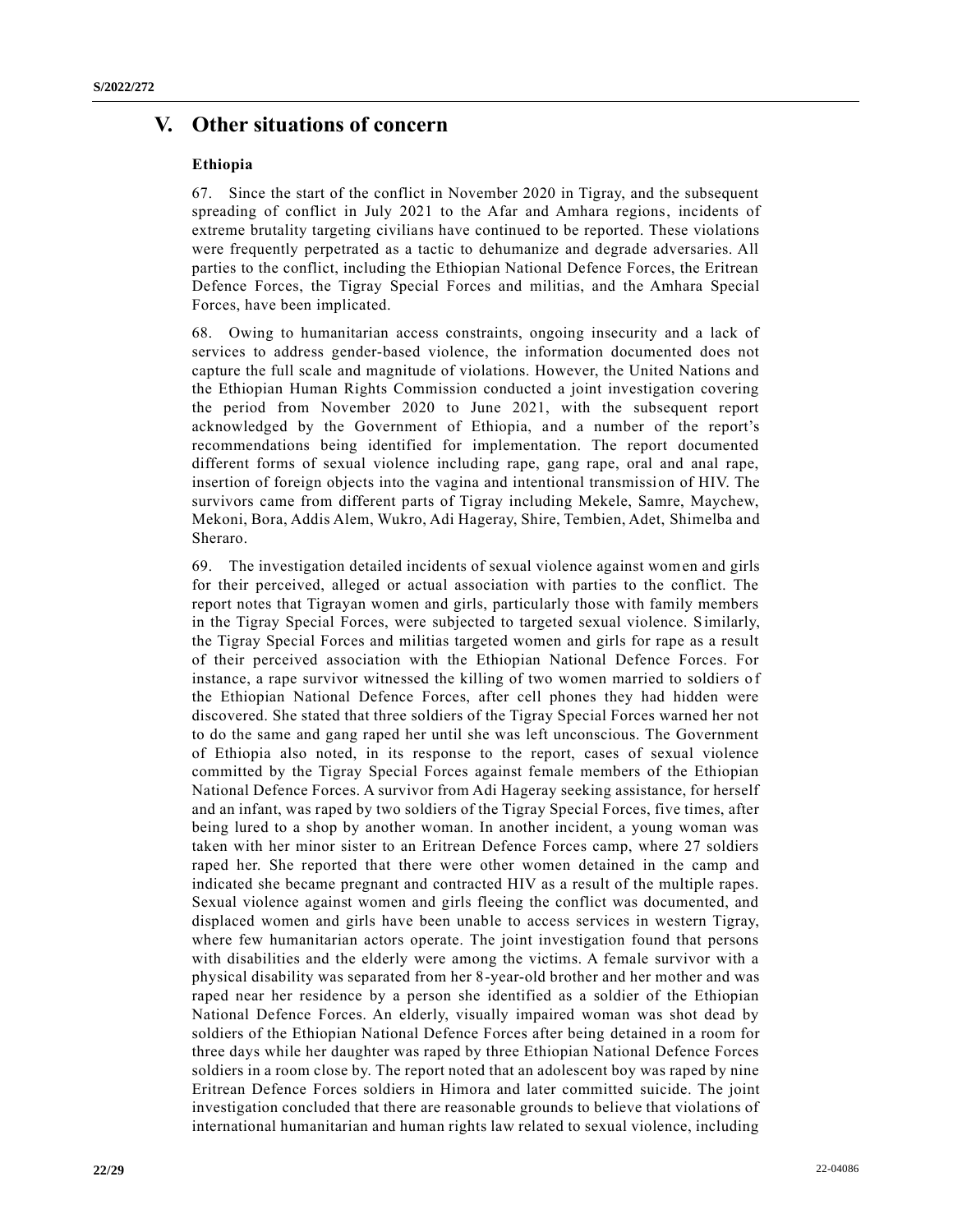rape, have been committed by all parties to the conflict, requiring further investigation.

70. Since the start of the conflict, an increase in demand for services to address gender-based violence has been reported. Around Tigray, 1,324 visits to service centres by survivors were registered. Yet, the availability of services remains limited, owing to insecurity and restrictions. Survivors detailed the consequences of sexual violence, including trauma, unwanted pregnancies and HIV. With the support of the United Nations, six one-stop centres and three rehabilitation safe houses were opened in Tigray, as well as two in Afar and three in Amhara. The Government of Ethiopia acknowledged the joint investigation report as an important document that complements ongoing efforts to provide redress to victims, ensure accountability and take preventive measures, and as a follow-up to its recommendations, established an Inter-Ministerial Task Force, with a subcommittee focusing on sexual and genderbased violence and an investigation and prosecution team to deploy to concerned regions to gather evidence. A total of 31 trials have been initiated to prosecute cases of sexual violence involving members of the Ethiopian National Defence Forces, with 10 individuals convicted and sentenced to terms of imprisonment ranging from 10 years to 25 years, and with one suspect acquitted. My Special Representative has engaged extensively with the Ethiopian authorities on a framework of cooperation as a structured basis for a comprehensive response to these violations, but regrettably this agreement has not yet been finalized.

## *Recommendation*

71. I urge the Government to adopt a framework of cooperation to address conflictrelated sexual violence with my Special Representative in order to support the provision of services to survivors and facilitate the investigation and prosecution of crimes of sexual violence, as part of strengthening ongoing efforts to implement the recommendations of the joint investigation. I further urge all parties to immediately cease all forms of sexual violence, in compliance with international law and relevant Security Council resolutions.

#### **Nigeria**

72. Protracted conflict and entrenched gender-based inequality continued to drive sexual violence in north-east Nigeria, which continued to be a major protection concern for women and girls. During the reporting period, 601 incidents of sexual violence were documented, affecting 326 girls and 275 women. Of the reported cases, 80 per cent constituted rape and 5 per cent were sexual slavery. In 2021, large defections took place from Boko Haram-affiliated and splinter groups, attributed to ongoing counter-insurgency operations, as well as internal divisions within the groups. Among those escaping were women and children, including former abductees. In response, two transit centres, supported by the United Nations, were opened in Borno State, in addition to the Bulunkutu transit centre. The United Nations also facilitated access to medical care, psychosocial and livelihood support, and legal assistance for survivors through seven one-stop centres and three shelters in the northeast. A specialized unit of the Office of the Attorney General continued to investigate and prosecute crimes committed by Boko Haram factions, although no cases of sexual violence have been prosecuted in the context of terrorism to date, as those are handled by subnational authorities.

#### *Recommendation*

73. I urge the authorities to strengthen service provision and referral pathways for addressing gender-based violence for women and girls who have escaped from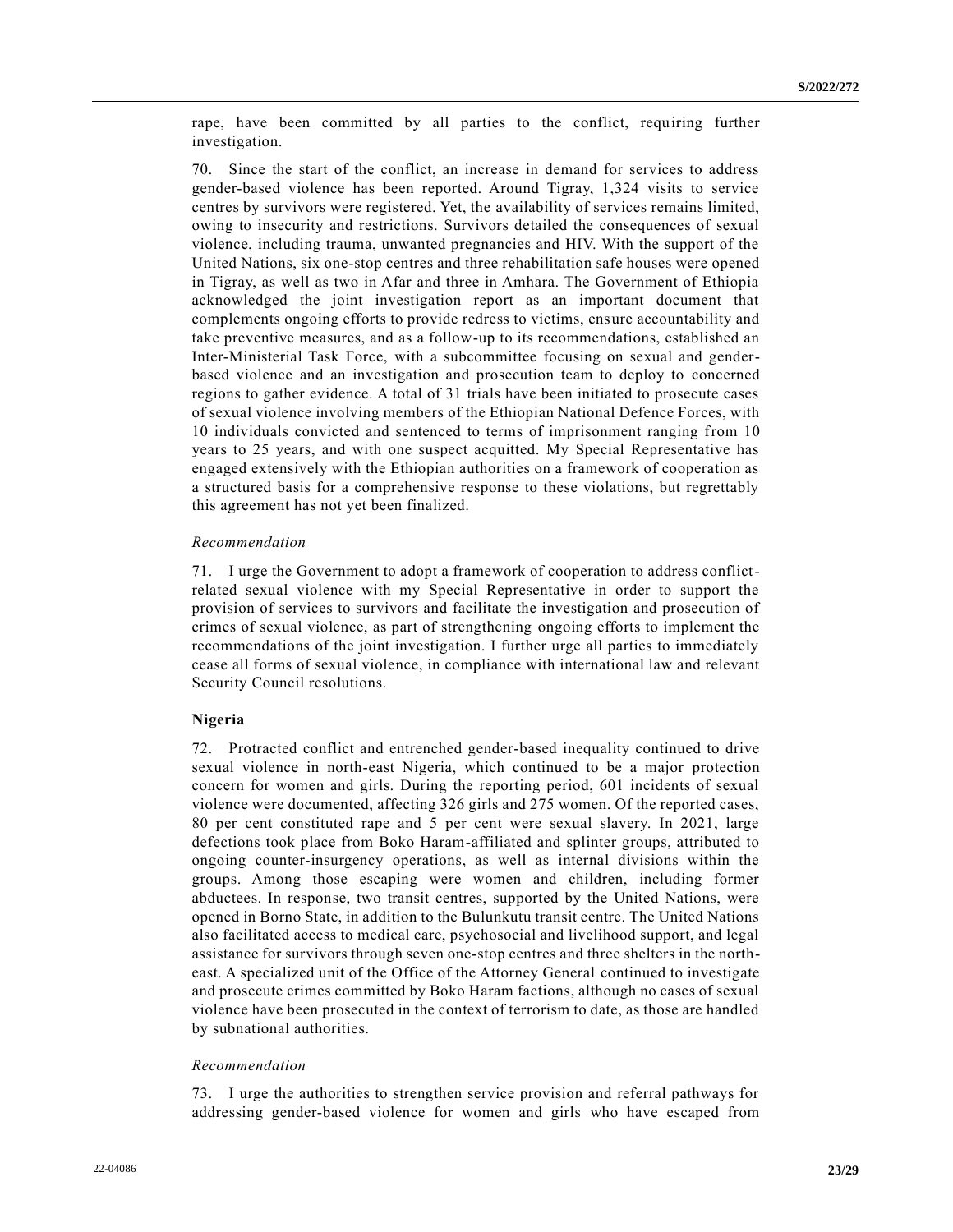situations of abduction by Boko Haram-affiliated and splinter groups, and to prioritize the prosecution of crimes of sexual violence, including in counter-terrorism cases.

# **VI. Recommendations**

74. The findings in the present report illustrate the urgent need for enhanced investment by the international community to break the vicious cycle of sexual violence and impunity. The work of the Security Council in enforcing compliance by State and non-State actors with the series of resolutions on conflict-related sexual violence adopted since 2008 has helped to raise the cost of what has long been perceived as the cheapest weapon of war. Nonetheless, renewed political and financial support by national, regional and international actors is required to tackle the root causes and prevent conflict-related sexual violence in the first instance. The following recommendations therefore focus on prevention and should be read in conjunction with those presented in my previous reports.

75. **I recommend that the Security Council:**

(a) **Call upon all parties to conflict to immediately cease all forms of conflict-related sexual violence in compliance with relevant Security Council resolutions and to ensure unimpeded access for humanitarian actors and human rights monitors to military bases, cantonment sites and detention centres;** 

(b) **Ensure that sexual violence is incorporated as a stand-alone designation criterion for targeted sanctions, including the imposition of travel and visa bans, the freezing of assets and other financial resources so as to ensure that there are no safe havens for perpetrators and to curtail the financial revenues of armed groups from trafficking for the purposes of sexual exploitation; ensure that sanctions committees have expertise on conflict-related sexual violence and that they continue to invite my Special Representative on Sexual Violence in Conflict for relevant briefings, including prior to official visits; ensure that decisions related to humanitarian carve-outs and exemptions duly take into account gender considerations; and consider applying sanctions to perpetrators who have appeared in the lists included in the annexes to my annual reports for five years or more without taking remedial or corrective action;**

(c) **Reflect the prevention of and response to conflict-related sexual violence in mandate authorizations and renewals of peace operations through the inclusion of specific operational provisions on risk mitigation measures and early warning;**

(d) **Support the accelerated deployment of women's protection advisers to peace operations and offices of United Nations resident and humanitarian coordinators in all relevant situations of concern, in order to support engagement with parties to the conflict, risk mitigation measures, behavioural change and prevention frameworks to address the factors that drive conflictrelated sexual violence;**

(e) **Encourage all State and non-State parties to conflict to adopt timebound commitments to prevent and address conflict-related sexual violence, and monitor their compliance, including through the Informal Expert Group on Women and Peace and Security;**

(f) **Consider referring to the Prosecutor of the International Criminal Court situations in which crimes of sexual violence, as defined in its Statute, appear to have been committed;**

(g) **Give due consideration to the early warning signs of sexual violence in its monitoring of global crises, especially in contexts of rising militarization,**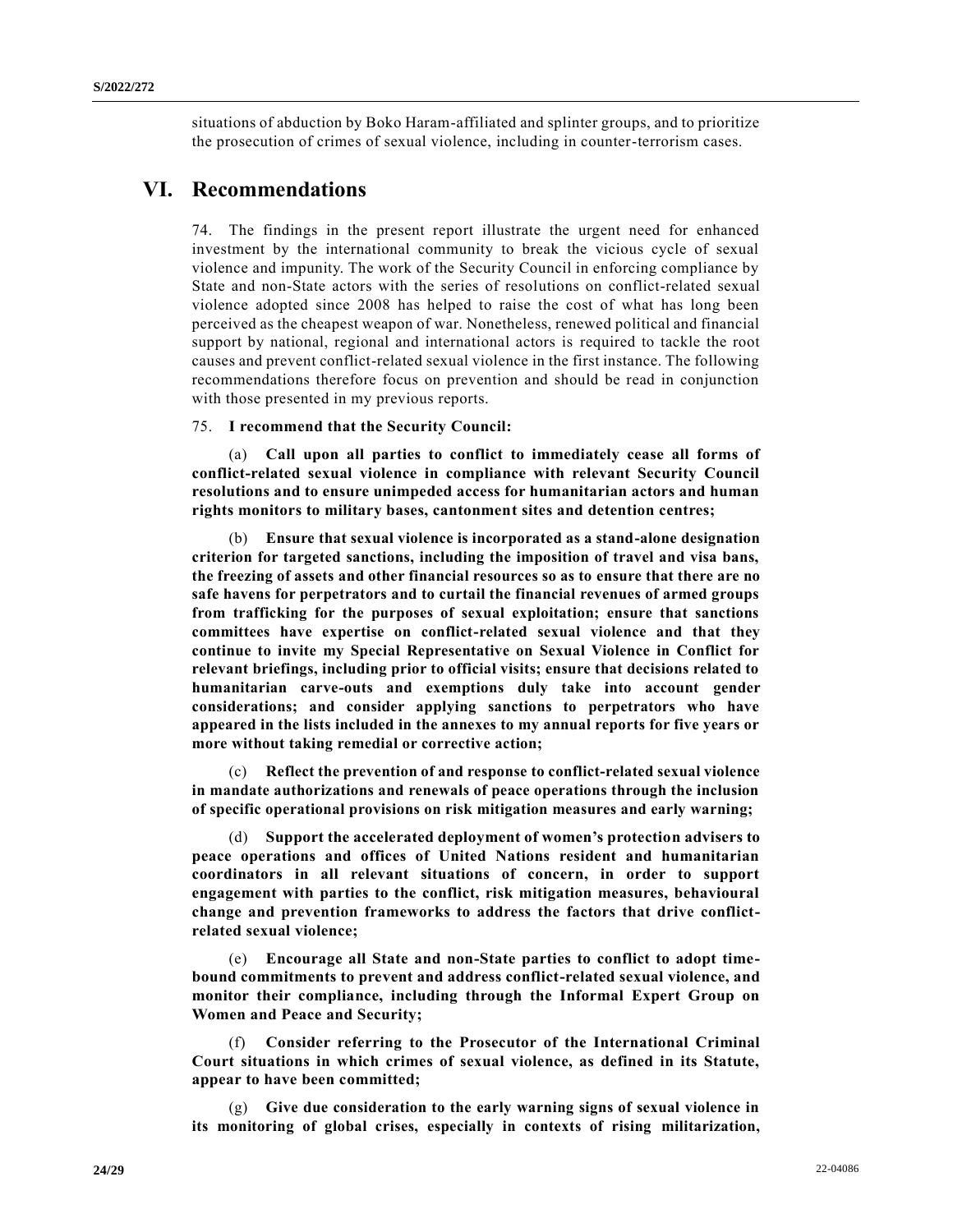**unconstitutional changes of power, terrorism, gender-based hate speech, widespread insecurity, electoral violence, political instability, intercommunal tensions and mass displacement, and take appropriate and timely action; and ensure relevant regional mechanisms are represented in Security Council meetings;**

(h) **Ensure adequate consultations with women-led organizations and service providers on the risk and occurrence of conflict-related sexual violence during its periodic field visits, so as to contribute to an enabling environment for protection; give due consideration to dedicated thematic visits on conflict-related sexual violence to situations on the agenda of the Security Council, with the aim of mitigating risks of sexual violence and fostering prevention;**

(i) **Ensure that peace operations integrate efforts to address conflictrelated sexual violence and gender-responsive analysis, including with the deployment of dedicated expertise, at the earliest stages of transition planning processes, in coordination with resident coordinators, United Nations country teams, host States and civil society organizations;**

(j) **Give due consideration to deepening the knowledge base on conflictrelated sexual violence by mandating the Office of my Special Representative on Sexual Violence in Conflict to produce thematic reports on emerging issues.**

76. **I encourage Member States, donors and regional and intergovernmental organizations:**

(a) **To adopt a survivor-centred approach to preventing and responding to conflict-related sexual violence that recognizes that survivors are unique individuals and seeks to empower them by prioritizing their different needs, perspectives and aspirations, and that pays attention to intersecting inequalities, namely, ethnicity, religion, migratory status, disabilities, age, political affiliation, sexual orientation and gender identity, and HIV status, among others; to ensure that survivors' rights are respected, that they are treated with dignity, and that their capacity to make informed decisions and to guide interventions to prevent future incidents is promoted;**

(b) **To reform discriminatory laws and enhance protection, investigation and prosecution, including through the training of investigators, prosecutors and corrections officers; to develop national forensic facilities that contribute to more effective investigations; to promote transformative, gender-responsive reparations and ensure that all efforts are guided by the principles of security, confidentiality and informed consent; to encourage the use of the Model Legislative Provisions and Guidance on the Investigation and Prosecution of Conflict-related Sexual Violence in order to support legislative reform on conflict-related sexual violence; and to ensure the exclusion of sexual and genderbased violence crimes from general amnesties and statutes of limitations;** 

(c) **To ensure a gender-responsive security sector, increase the representation of women in national forces and establish and deploy units specialized in the response to sexual violence; to establish safeguards, through vetting, so as to prevent presumed perpetrators from being recruited, retained or promoted within the security forces; to ensure predeployment training of personnel from troop- and police-contributing countries on conflict-related sexual violence, including on early warning and risk mitigation;** 

(d) **To prevent the resurgence of conflict, by integrating gender analysis and training into disarmament, demobilization and reintegration processes so as to mitigate the impacts of sexual violence, and refer survivors to services;**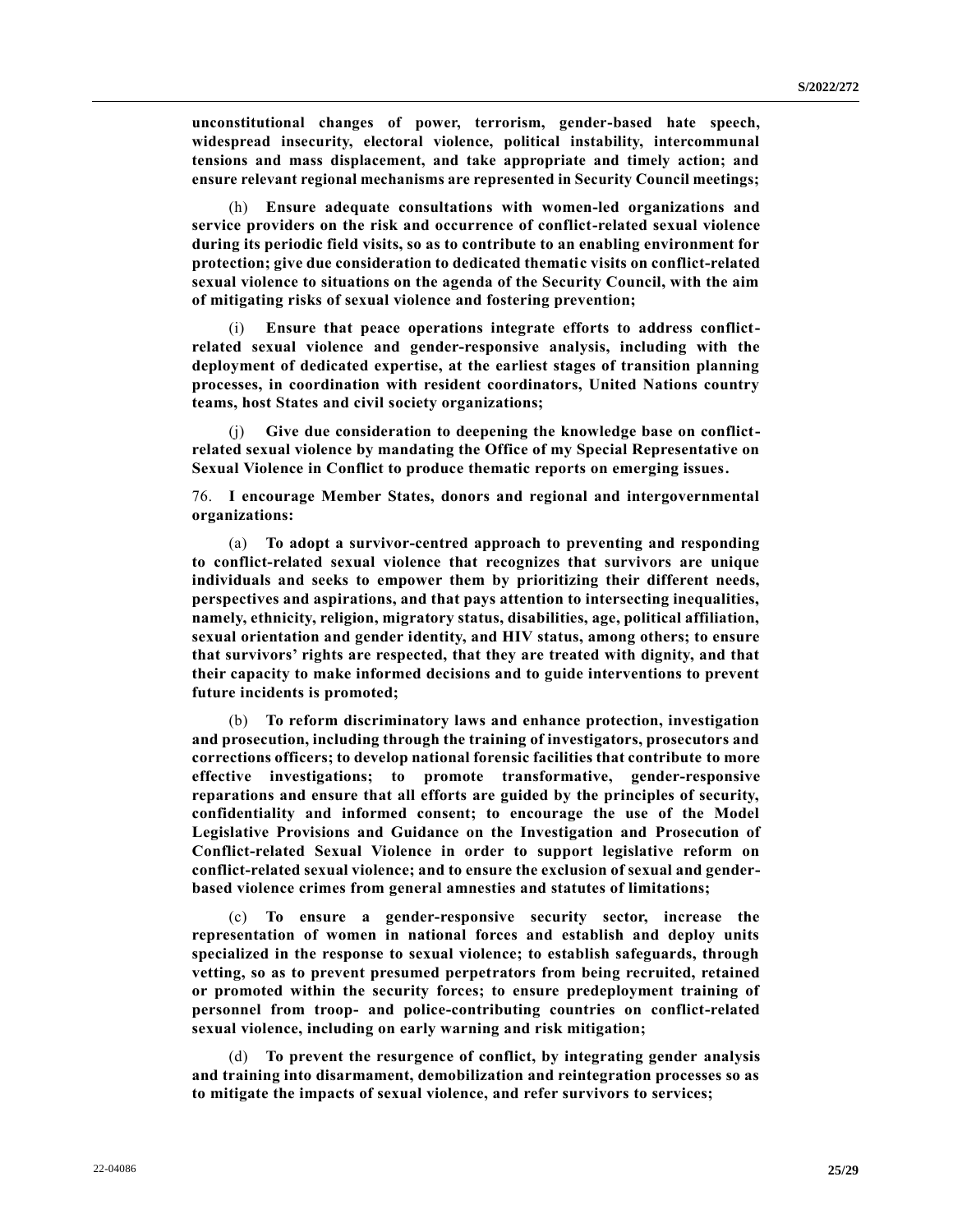(e) **To ensure that operational provisions and expertise on prohibiting and addressing sexual violence inform the design and implementation of peace, ceasefire, cessation of hostilities and/or subsequent agreements, in line with the Guidance for Mediators: Addressing Conflict-Related Sexual Violence in Ceasefire and Peace Agreements (2012), and subsequent policies;**

(f) **To protect politically active women, including women human rights defenders, journalists and peacebuilders and those working directly on conflictrelated sexual violence from any form of reprisals and ensure those risks are duly addressed and perpetrators prosecuted; and to ensure protection measures and timely responses for civilians at imminent risk of conflict-related sexual violence, including those in detention, displacement or migration settings;**

(g) **To enhance human security and public health investment by channelling resources from military spending to multisectoral services, including HIV prevention, and the response to victims of conflict-related sexual violence;** 

(h) **To foster an enabling environment for victims/survivors to seek support, to provide accessible and quality multisectoral assistance, including sexual and reproductive care, access to emergency contraception and safe abortion care, as well as psychosocial and legal services;**

(i) **To implement the Programme of Action to Prevent, Combat and Eradicate the Illicit Trade in Small Arms and Light Weapons in All Its Aspects, the Arms Trade Treaty and other instruments so as to eradicate the illicit trade in small arms and light weapons (see [S/2021/839\)](https://undocs.org/en/S/2021/839);** 

(j) **To implement the platform of recommendations pertaining to women and girls who become pregnant as a result of sexual violence in conflict and children born of such violence, as outlined in my special report [\(S/2022/77\)](https://undocs.org/en/S/2022/77);**

(k) **To mitigate the risks of sexual violence associated with livelihood activities, by building community resilience and ensuring that women and victims/survivors of conflict-related sexual violence have safe access to employment and socioeconomic reintegration, in line with the Sustainable Development Goals;**

(l) **To tackle the root causes of conflict-related sexual violence, including structural gender inequality and harmful social norms that lead to the stigmatization and discrimination of survivors, by promoting women's leadership in political, peacemaking, security and rule of law institutions, as well as by engaging with faith-based, traditional and community leaders, the media and women's organizations so as to promote attitudinal and social change; and to engage with and identify champions for community mobilization;** 

(m) **To ensure that the next generation of national action plans on women and peace and security, as well as related regional and local action plans, include budgeted operational provisions relating to the structural prevention of conflictrelated sexual violence;**

(n) **To address chronic funding shortfalls for preventing and addressing conflict-related sexual violence by providing predictable financial support to the conflict-related sexual violence multi-partner trust fund for the work of the United Nations Action against Sexual Violence in Conflict network; and to draw on the expertise of the United Nations system in the areas of justice and the rule of law by supporting the Team of Experts on the Rule of Law and Sexual Violence in Conflict.**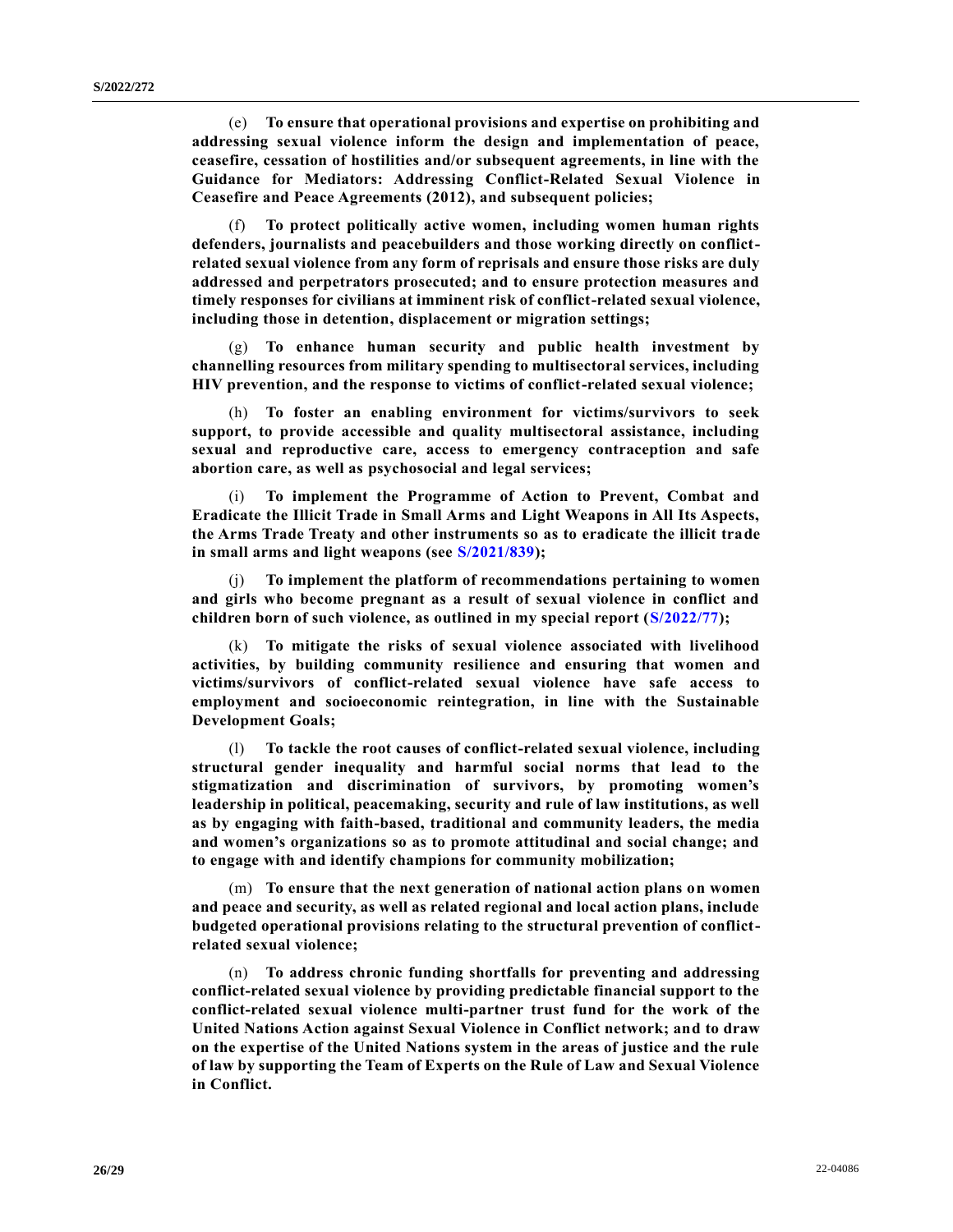# **Annex**

# **List of parties credibly suspected of committing or being responsible for patterns of rape or other forms of sexual violence in situations of armed conflict on the agenda of the Security Council**

The following list does not purport to be comprehensive, but rather includes parties in relation to which credible information is available. It should be noted that the names of countries appear only to indicate the locations where parties are suspected of committing violations.

## **Parties in the Central African Republic**

- 1. Non-State actors:
	- (a) Coalition des patriotes pour le changement (CPC) former President François Bozizé: Retour, réclamation et rehabilitation – General Bobbo; Anti-balaka Mokom-Maxime Mokom; Anti-balaka Ngaïssona-Dieudonné Ndomate; Front populaire pour la renaissance de la Centrafrique – Noureddine Adam and Zone Commander Mahamat Salleh; Mouvement patriotique pour la Centrafrique – Mahamat Al-Khatim; Union pour la paix en Centrafrique-Ali Darrassa;
	- (b) Lord's Resistance Army;
	- (c) Ex-Séléka factions;
	- (d) Front démocratique du peuple centrafricain Abdoulaye Miskine;
	- (e) Révolution et justice.
- 2. State actors:

National armed forces.\*

## **Parties in the Democratic Republic of the Congo**

- 1. Non-State actors:
	- (a) Alliance des patriotes pour un Congo libre et souverain-Janvier;
	- (b) Allied Democratic Forces;
	- (c) Bana Mura militias;
	- (d) Forces démocratiques de libération du Rwanda;
	- (e) Force de résistance patriotique de l'Ituri;
	- (f) Lord's Resistance Army;
	- (g) Nduma défense du Congo;
	- (h) Nduma défense du Congo-Rénové faction led by "General" Guidon Shimiray Mwissa and faction led by Commander Gilbert Bwira Shuo and Deputy Commander Fidel Malik Mapenzi;
	- (i) Mai-Mai Kifuafua;
	- (j) Mai-Mai Raia Mutomboki;

Indicates that the party has made formal commitments to adopt measures to address conflictrelated sexual violence.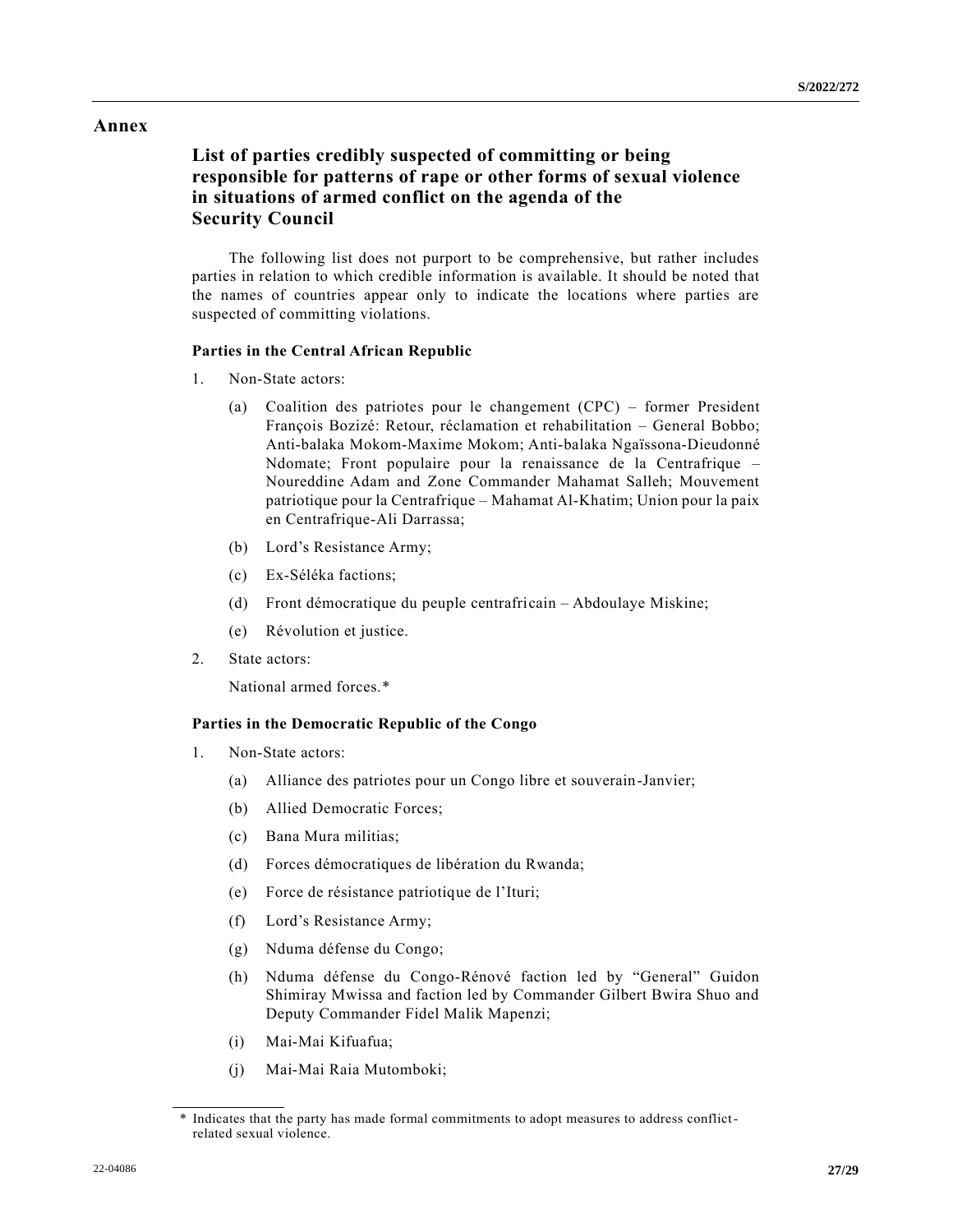- (k) Mai-Mai Apa Na Pale;
- (l) Mai-Mai Malaika;
- (m) Mai-Mai Yakutumba;
- (n) Nyatura;
- (o) Coopérative pour le développement du Congo;
- (p) Twa militias;
- (q) Union des patriotes pour la défense des citoyens;
- (r) Forces patriotiques populaires-armée du peuple.
- 2. State actors:
	- (a) Armed Forces of the Democratic Republic of the Congo;\*
	- (b) Congolese National Police.\*

### **Parties in Iraq**

Non-State actors:

Da'esh.

## **Parties in Mali**

Non-State actors:

- (a) Mouvement national de libération de l'Azawad, part of Coordination des mouvements de l'Azawad;\*
- (b) Ansar Eddine;
- (c) Al-Qaida in the Islamic Maghreb, part of Jama'a Nusrat ul-Islam wa al-Muslimin;
- (d) Groupe d'autodéfense des Touaregs Imghad et leurs alliés, part of Plateforme des mouvements du 14 juin 2014 d'Alger.\*

#### **Parties in Myanmar**

State actors:

Tatmadaw, including integrated Border Guard.\*

# **Parties in Somalia**

1. Non-State actors:

Al-Shabaab.

- 2. State actors:
	- (a) Somali National Army;\*
	- (b) Somali Police Force\* (and allied militia);
	- (c) Puntland forces.

# **Parties in South Sudan**

- 1. Non-State actors:
	- (a) Lord's Resistance Army;